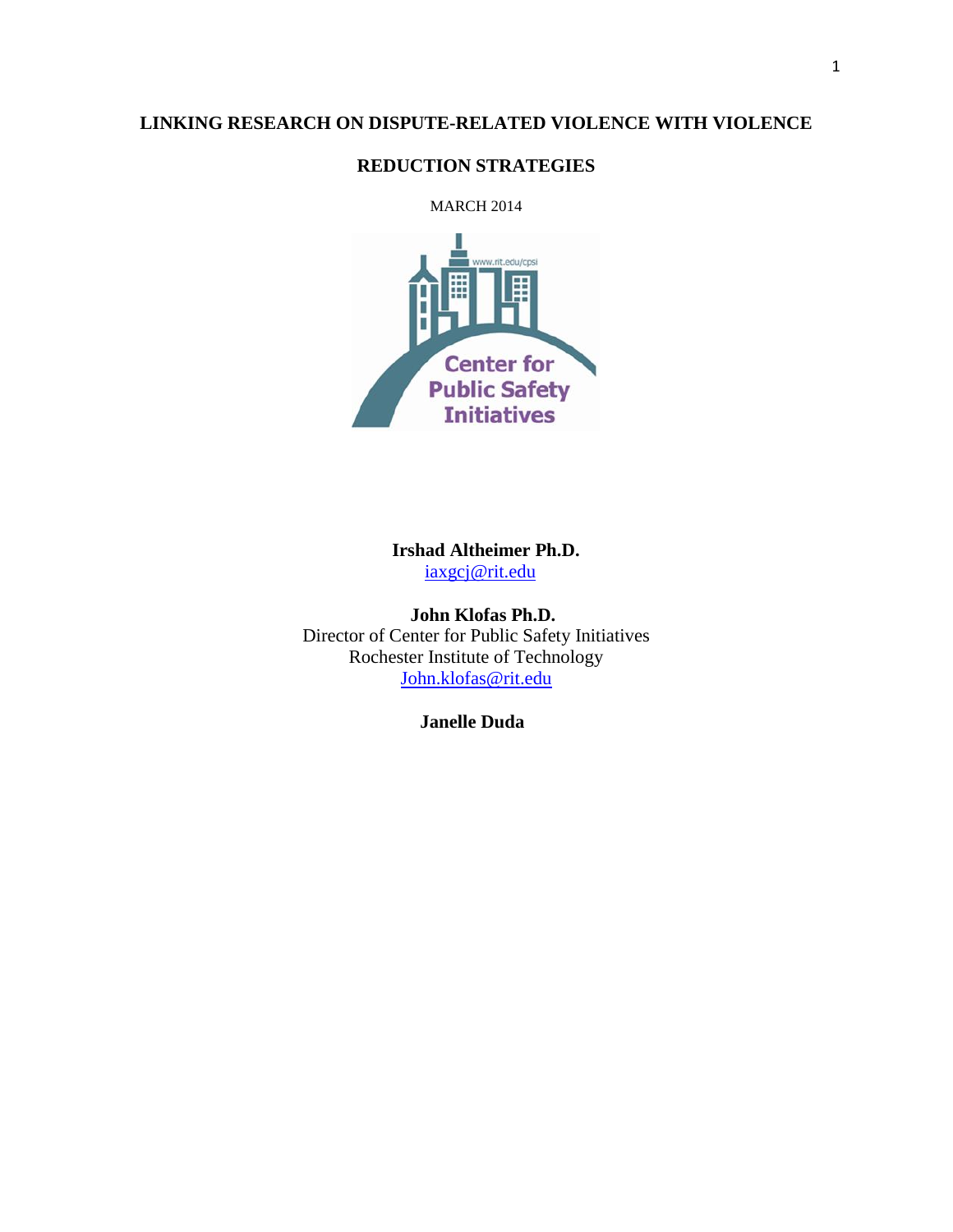#### **Introduction**

This paper is concerned with urban dispute-related violence. This paper has three objectives. First, to highlight the literature and research that should aid in the development violence-reduction strategies. Second, to address some of the challenges associated with drawing concrete policy implications from the extant research on dispute-related violence. Third, to identify the law enforcement strategies that can be utilized to reduce dispute-related violence.

#### Review of Literature on Dispute-Related Violence

# Disputes as Criminal Events

This research is concerned with urban dispute-related violence. The criminal event perspective will be used to guide understanding of the questions addressed in this research. Utilizing the criminal event perspective, disputes will be viewed as events and violent assaults as criminal acts that occur within disputes. This subtle distinction is important; as criminal acts are instances of behavior, while events concern the social environment and the context of behavior [\(Meier, Kennedy, & Sacco, 2001\)](#page-22-0). The event perspective seeks to identify those factors that are immediate, relatively close, and more removed—but still relevant—to the occurrence of a crime [\(Meier et al., 2001\)](#page-22-0). As criminal events, disputes operate at the micro-social level [\(Short, 1997\)](#page-22-1). The micro-social level is interested in the ongoing interactions within events. Thus, the event perspective seeks to ask the following questions: how did this event occur, what was the history between the two parties, what was nature of the interaction between the two parties when the assault occurred, what set of rules defined their behavior, how did the individuals involved interpret different aspects of the event, and what role did third parties play in influencing the outcome of the event [\(Meier et al., 2001;](#page-22-0) [Short, 1997\)](#page-22-1)?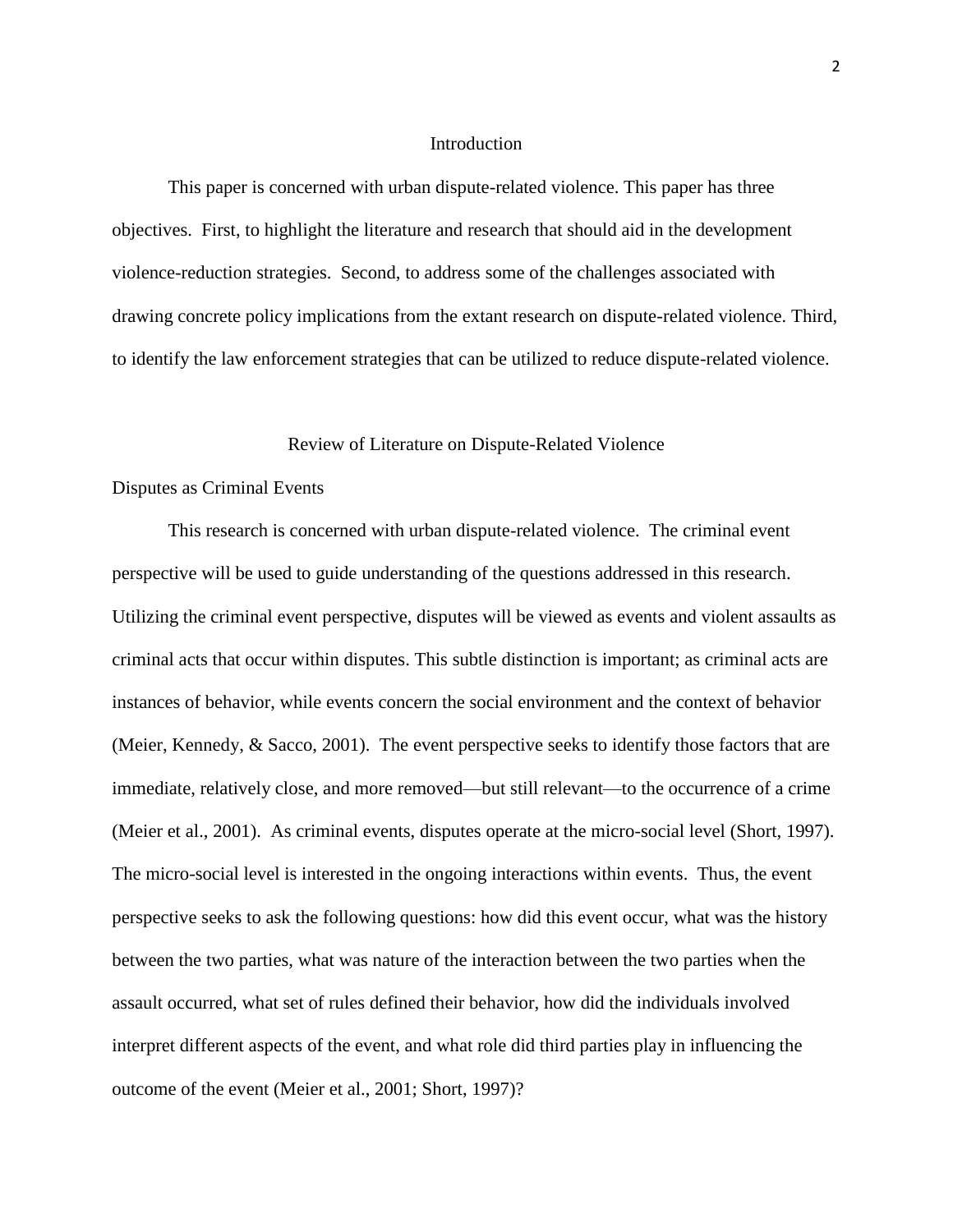The criminal event perspective seeks to understand the dynamic nature of violence. As such, this approach examines how characteristics of the offender, the victim, and the context converge to shape criminal behavior [\(Miethe & Meier, 1994\)](#page-22-2). There are three primary ways that individual characteristics shape criminal events. First, individuals with certain predispositions (i.e. impulsivity or low self-control) may be more likely to respond violently to perceived provocations [\(Gottfredson & Hirschi, 1993;](#page-21-0) [Wilkinson, 2009\)](#page-23-0). Second, individuals may internalize street code values that suggest one must "act crazy" or be willing to use violence to maintain respect [\(Anderson, 1999;](#page-21-1) [Wilkinson, 2001\)](#page-23-1). Third, individuals may engage in behaviors that increase their risk of victimization [\(Meier & Meithe, 1993\)](#page-22-3). Importantly, the event perspective accounts for the fluid nature of interactions in violent disputes. Thus, an aggressor in one stage of the dispute can become a victim in another stage.

Miethe and Meier [\(1994\)](#page-22-2) note that three micro-level contexts are important for shaping criminal violence: (1) the physical location, (2) the interpersonal relationship between the actors, and (3) the behavioral setting. Physical location is important because research has demonstrated that crime is not evenly distributed across space, but instead concentrated in certain micro-places [\(Braga, Papachristos, & Hureau, 2010;](#page-21-2) [Sherman, Gartner, & Buerger, 1989;](#page-22-4) [Weisburd, Groff, &](#page-23-2)  [Yang, 2012\)](#page-23-2). The interpersonal relationship between the actors is important because it shapes the underlying motivations and physical ecology of violent crime. The behavioral setting establishes the predisposing and precipitating factors—such as escape routes, access to weapons, and presence of third parties—as well as facilitates the nature of the interaction between the offender, victim, and the immediate environment.

Neighborhood characteristics determine the background factors that shape criminal events. Routine activities, opportunity structures, access to social capital and proximity to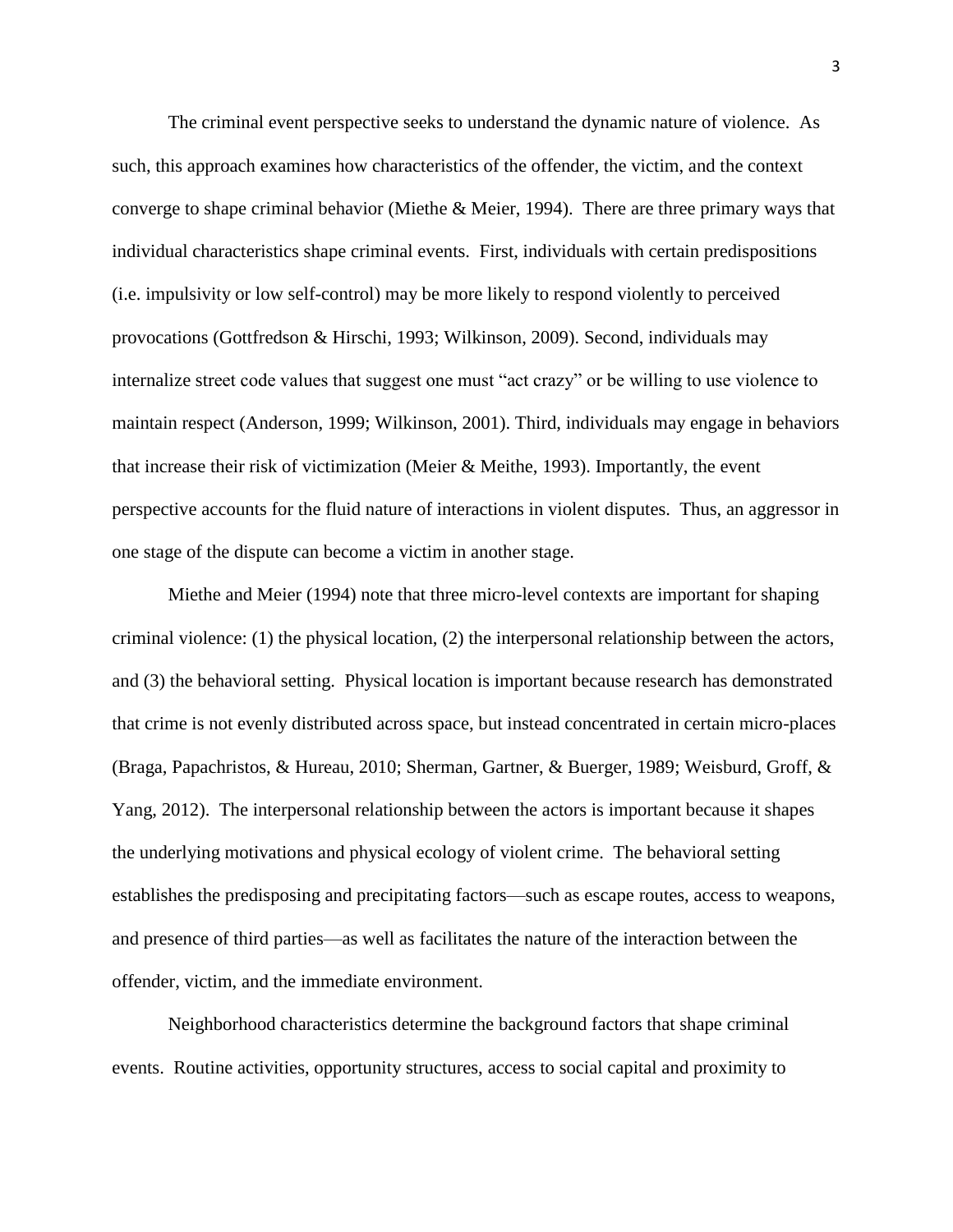poverty are all shaped by neighborhood characteristics [\(Short, 1997\)](#page-22-1). Additionally, neighborhood characteristics influence the likelihood that an individual adopts an oppositional subculture that subverts conventional values [\(Anderson, 1999\)](#page-21-1). Our understanding of criminal events is further enhanced by research that outlines the stages of violent disputes.

# Understanding the Stages of Disputes

# *Luckenbill's Situated Transactions*

Luckenbill [\(1977\)](#page-22-5) proposed that violent events are "situated transactions." A situated transaction refers to a chain of interaction between two or more individuals that lasts the time they find themselves in one another's immediate presence [\(Goffman, 1963, p. 167\)](#page-21-3). According to Luckenbill [\(1977\)](#page-22-5), actors in situated transactions take on different roles. Luckenbill [\(1977\)](#page-22-5) identifies six important steps in violent transactions. First, the victim performs an action that is viewed offensively by the offender. An example might include an insult, or an offensive physical or non-verbal gesture. Second, the offender—usually at the behest of third parties—interprets the victim's behavior as personally offensive. Third, in an attempt to save face and demonstrate strong character, the offender chooses to attack the victim. At this stage of the transaction, the offender has determined that the best way to handle the dispute is through the use of violence.

During the fourth stage the victim continues to engage in actions that are perceived as disrespectful by the offender, refuses to comply with the offender's verbal cues to stop the said behavior, or refuses to flee. At this stage, the nature of the transaction becomes more volatile. Regardless of the intentions of the victim, the offender may interpret the failure to comply with a particular order as an affront. Additionally, during this stage of the transaction the roles of the actors may change, with victims responding to offender threats with physical retaliation or lethal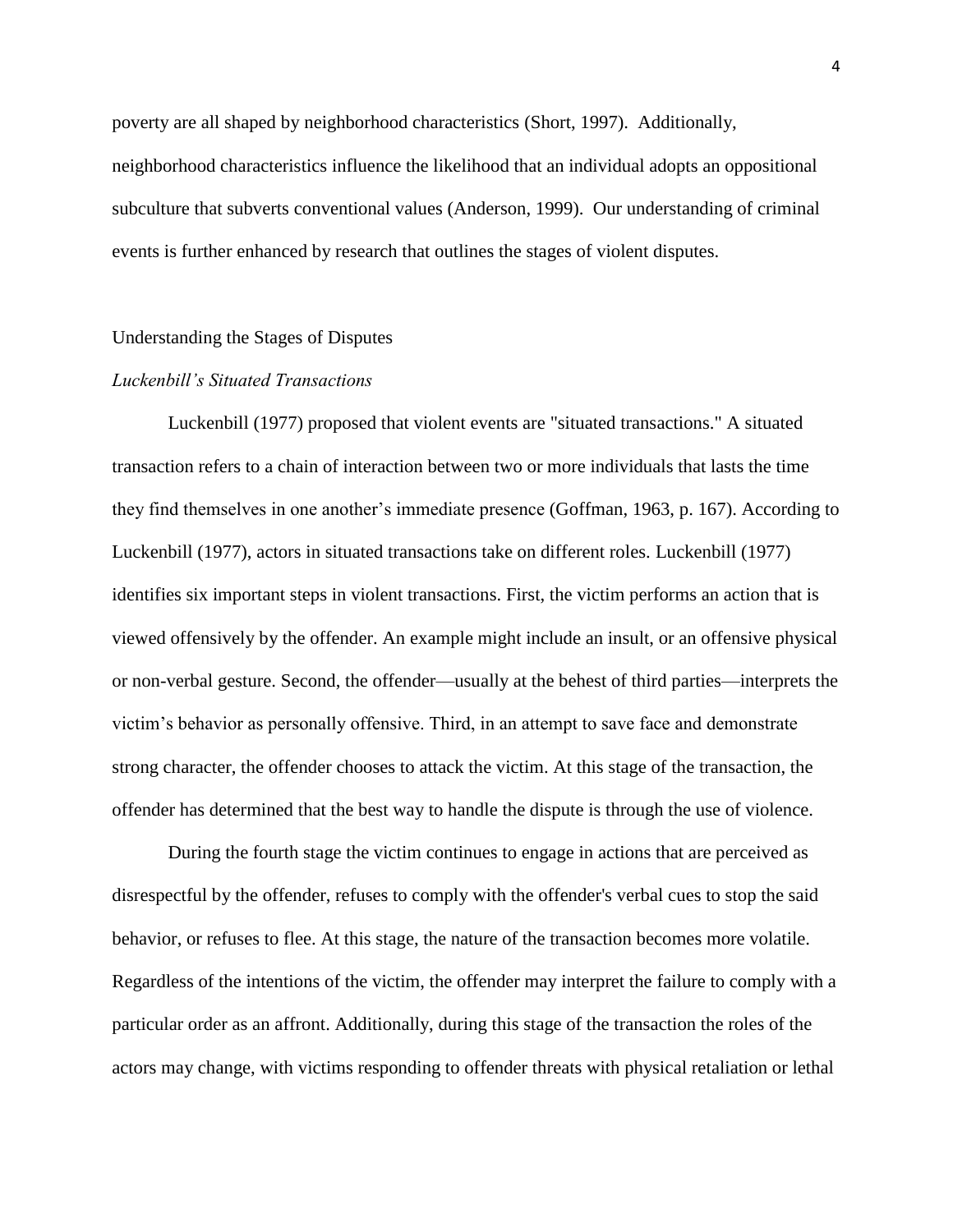violence. Luckenbill [\(1977\)](#page-22-5)also notes that bystanders play an important role at this stage of the transaction. Bystanders can serve as protagonists for one of the actors, encouraging aggression or even providing weapons; other bystanders can serve to deescalate the situation; while the silence of neutral witnesses may be interpreted as tacit approval by the actors.

In the fifth stage, the authors engage in battle. The presence of weapons is believed to facilitate the willingness of actors to engage. In the sixth and final stage the transaction is terminated. Termination occurs after the victim is subdued or killed. During this stage the offender either flees the scene, remains, or is captured. Which of these occurs is influenced by whether bystanders seek to aid or prevent the offender's escape, and whether law enforcement is nearby to apprehend the suspect.

#### *Wilkinson's Situational and Transactional Theory of Urban Youth Violence*

The most recent, and perhaps most comprehensive, attempt to understand violent street disputes is the work of Wilkinson and associates [\(Fagan & Wilkinson, 1998;](#page-21-4) [Wilkinson, 2009;](#page-23-0) [Wilkinson & Carr, 2008;](#page-23-3) [Wilkinson & Fagan, 2001\)](#page-23-4). Fagan and Wilkinson [\(1998\)](#page-21-4) argue that attempts to understand urban violence must account for six things: (1) the factors that channel arousal into aggression and violence; (2) the decision-making framework that informs gun use; (3) the functions served by violence (i.e. social control, identity, material acquisition); (4) the processual dynamics of violent events; (5) the violent scripts that inform youth about the appropriate use of violence in certain circumstances; and (6) the social contexts under which violent scripts, decision making, and social definitions of conflict emerge.

In an attempt to address these issues, Wilkinson [\(2009;](#page-23-0) [Wilkinson & Carr, 2008\)](#page-23-3) proposed a situational and transactional theory of urban youth violence. According to Wilkinson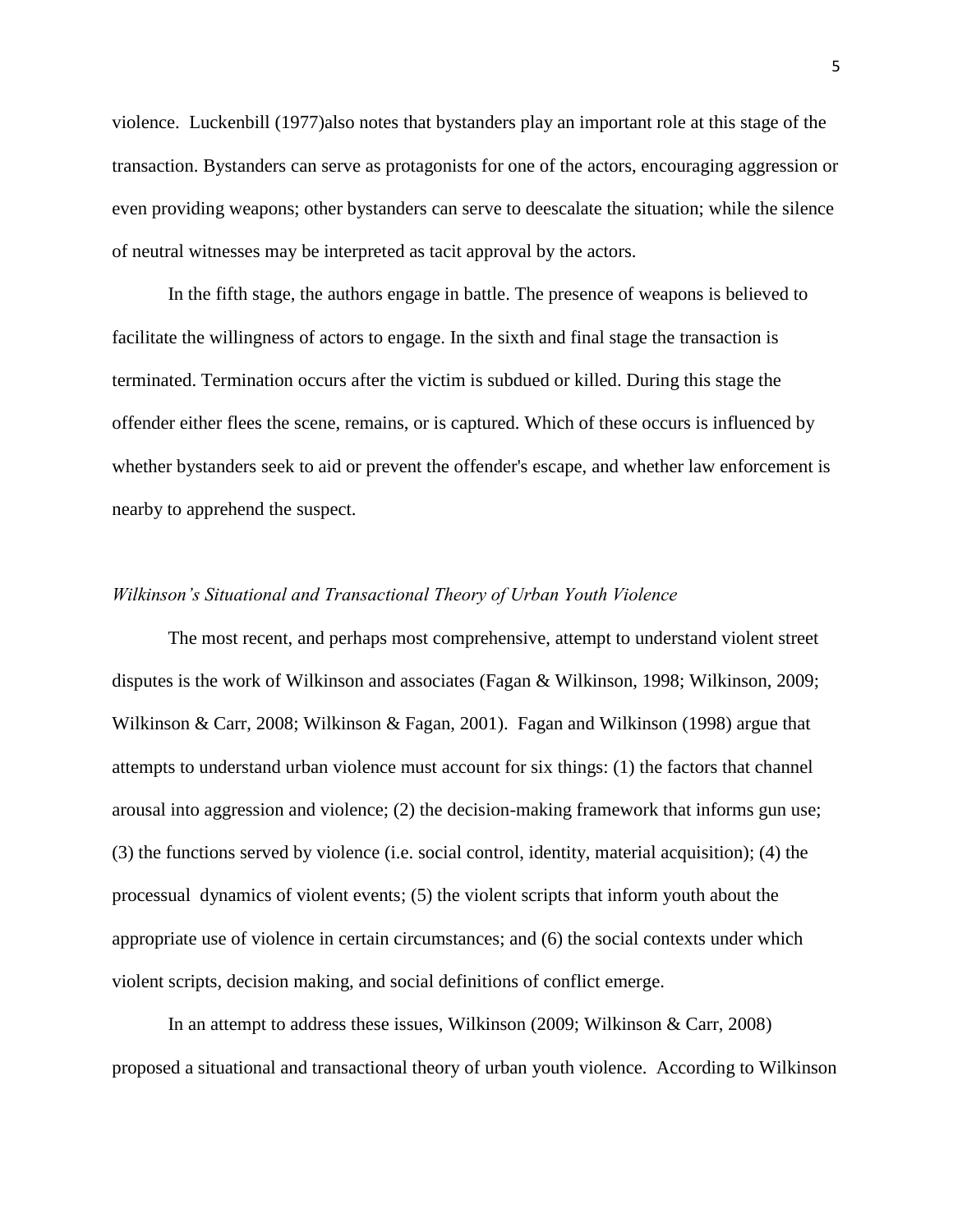[\(2009\)](#page-23-0), the actors in violent events include the antagonist, the protagonist, the cooffending antagonists and protagonists, the audience, and agents of social control. Inner-city youth are said to utilize violent scripts to organize their understanding of situations, and determine the behavioral expectations and potential outcomes of violence altercations. Wilkinson suggests that the settings of inner-city youth violence can be divided into two dimensions: (1) private vs. public spaces and (2) controlled and uncontrolled places. Differences in setting are important for understanding disputes because they influence the facilitation of illegal activities that contribute to violence (underage drinking, drug use), and the extent that the environment is regulated or monitored by agents of social control.

Violence between these actors is said to unfold in a six stage process. $<sup>1</sup>$  First, the</sup> protagonist makes his opening move; which often consists of the threats, accusations, and insults. Second, the protagonist responds with a counter move or threat. Third, violence is escalated or intensified. It is during this stage that an actor is most likely to use a weapon to harm or kill another. The fourth stage involves closing moves. This stage is characterized by the resolution of the conflict or its disruption, the use of stalling tactics by one of the actors, one of the actors fleeing the scene, making additional threats, injuring the other actor, or being arrested. The fifth stage is the assessment stage. During this stage actors assess the damage incurred as a result of the act. The sixth and final stage is the aftermath. During this stage, some actors will utilize avoidance behaviors or enhance self-protection out of fear of retaliation; other actors will engage in gossip and other actions that enhance their reputation; other actors will plan revenge attacks; while others use drugs or alcohol for celebratory or self-medication purposes. The aftermath is

l

<sup>&</sup>lt;sup>1</sup> Importantly, Wilkinson (2009) says that all events don't necessarily unfold in this manner; nor are all steps necessary for violence to occur.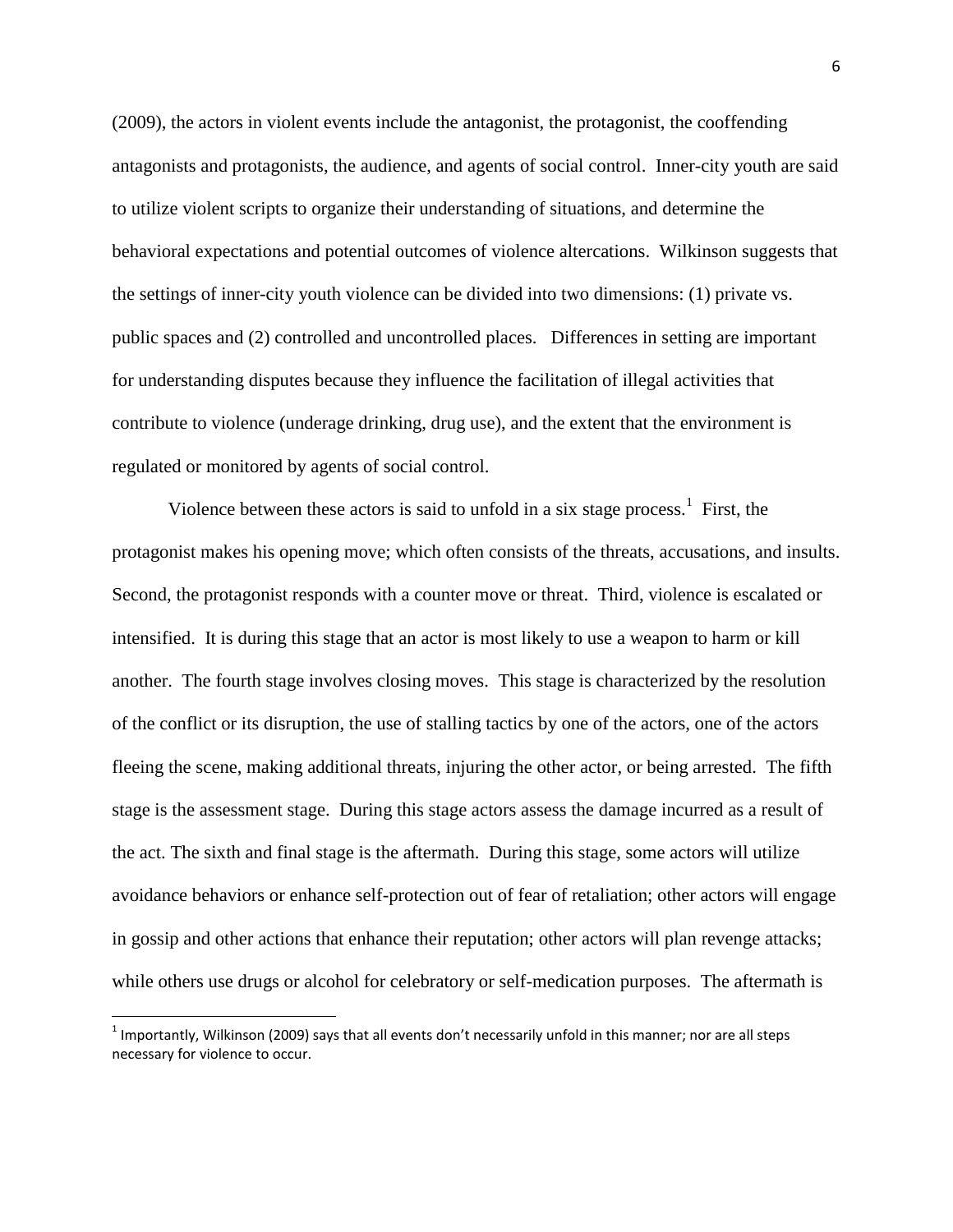followed by a retaliatory planning stage and an anticipatory stage. During the aftermath actors on both sides of the dispute plan for further violence and anticipate the actions of other actors.

# *Street Justice and Retaliation*

Research by Jacobs and Wright [\(2006\)](#page-21-5) sheds light on the nature and types of retaliation that occur in dispute-related violence. Jacobs and Wright [\(2006\)](#page-21-5) argue that retaliatory urges are a universal aspect of the human experience. This drive for retaliation has both direct and vicarious dimensions. Virtually all of us have experienced the spontaneous urge to strike back reflexively against a perceived injustice. Further, it is not uncommon for third party actors to experience feelings of righteousness from witnessing wrongdoers get their just deserts. Although retaliation is thought to be a universal impulse, retaliatory disputes are likely to thrive in the street criminal underworld because it exists outside of the reach of the formal social control apparatus, and because members of the street underworld view honor as inviolable and something that must be protected at all costs.

Jacobs and Wright [\(2006\)](#page-21-5) point to four reasons that street offenders who fall victim to crime fail to seek the assistance of law enforcement. First, doing so could alert police to the victim's illegal activities. Second, offenders are aware of the fact that police cannot enforce illegal contracts. Third, adherence to the street code necessitates that criminal offenders must handle conflicts themselves rather than seek the aid of police. Fourth, the relationship between police and street criminals is inherently conflictual.

The inability of street offenders to turn to formal authorities for resolution of disputes when combined with the fact that street offenders are themselves vulnerable to violent victimization—increases the likelihood that disputes will be handled informally and regulated by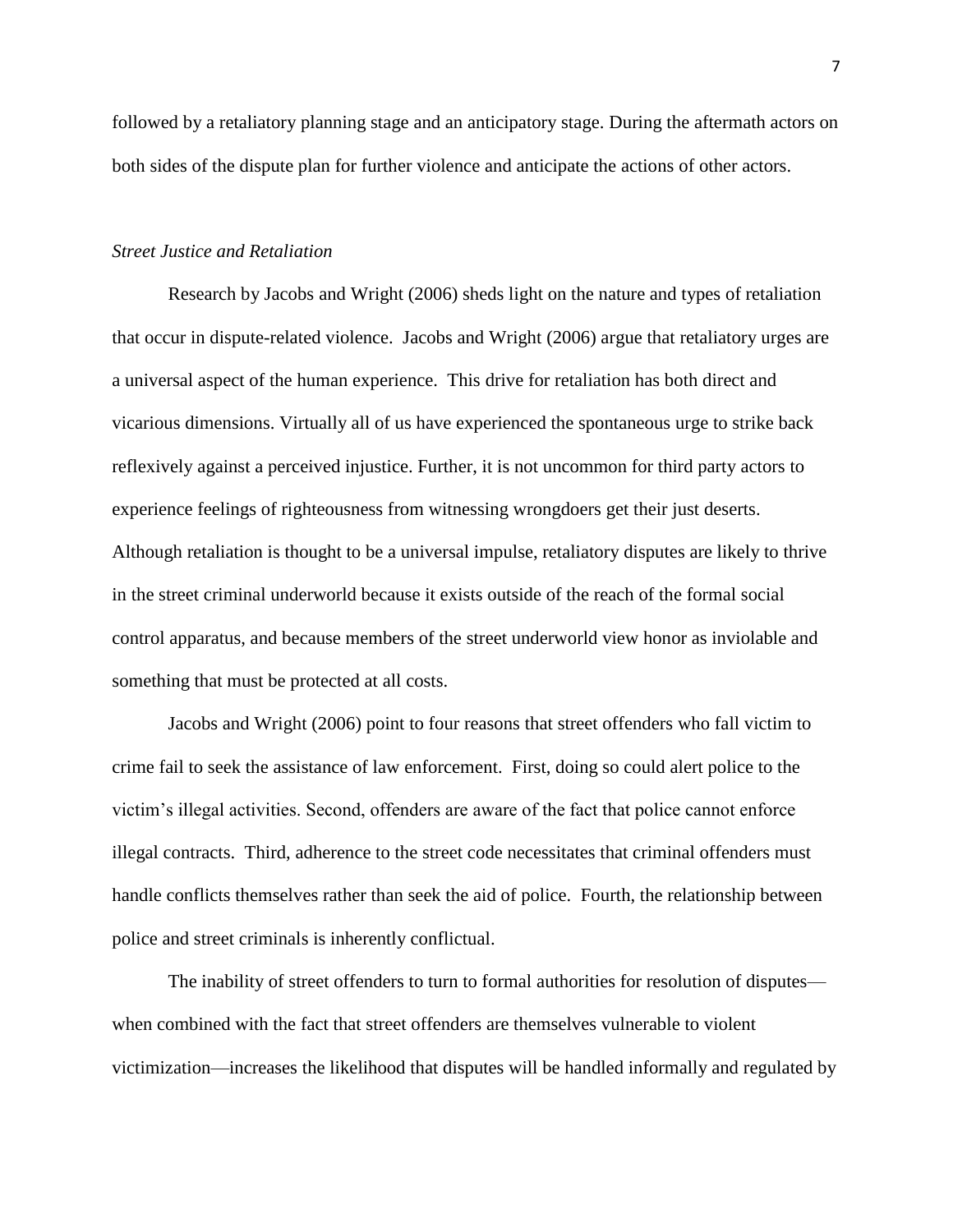the code of the street. As such, street offenders are likely to mete out their own brand of street justice in response to perceived slights and to deter future transgressions. This leads to a cycle of retaliatory violence that fuels inner-city crime rates, triggers a contagion of violence, and spawns spirals of conflict, retaliation, and counter-retaliation.

Jacobs and Wright [\(2006 see also Jacobs, 2004\)](#page-21-5) developed a typology of violent retaliation. According to Jacobs and Wright [\(2006\)](#page-21-5), two axial factors shape the manner that retaliation can be understood. First, whether a strike occurs immediately after the affront. Second, whether the retaliatory strike involves face-to-face contact with the person responsible for the affront. Based on these axial factors, Jacobs and Wright [\(2006\)](#page-21-5) identify 6 types of violent retaliation: reflexive, reflexively displaced, calculated, deferred, sneaky, and imperfect. Reflexive retaliation is face-to-face retribution that occurs immediately after an affront. It is a knee-jerk response that affords the attacker instant gratification in response to the affront and protects them from the perceived weakness associated with failing to respond immediately. Calculated retaliation is face-to-face retribution that is delayed because the retaliating party wishes to gain a competitive advantage over the violator. Deferred retaliation involves face-toface retaliation that is delayed, but the delay is not desired by the retaliatory party. This occurs when the retaliatory party determines that reflexive retaliation is inappropriate at the particular time or setting, is unaware of the violator, unable to locate the violator, or deterred by the presence of formal or informal social control. Sneaky retaliation involves retaliation that lacks face-to-face contact and is purposefully delayed by the retaliatory party. This occurs when the retaliatory party would like to keep their identity concealed or they wish to retaliate against the violator in a particular way. Imperfect retaliation lacks face-to-face contact where delay is not desired. Imperfect retaliation involves reprisal against someone who did not commit the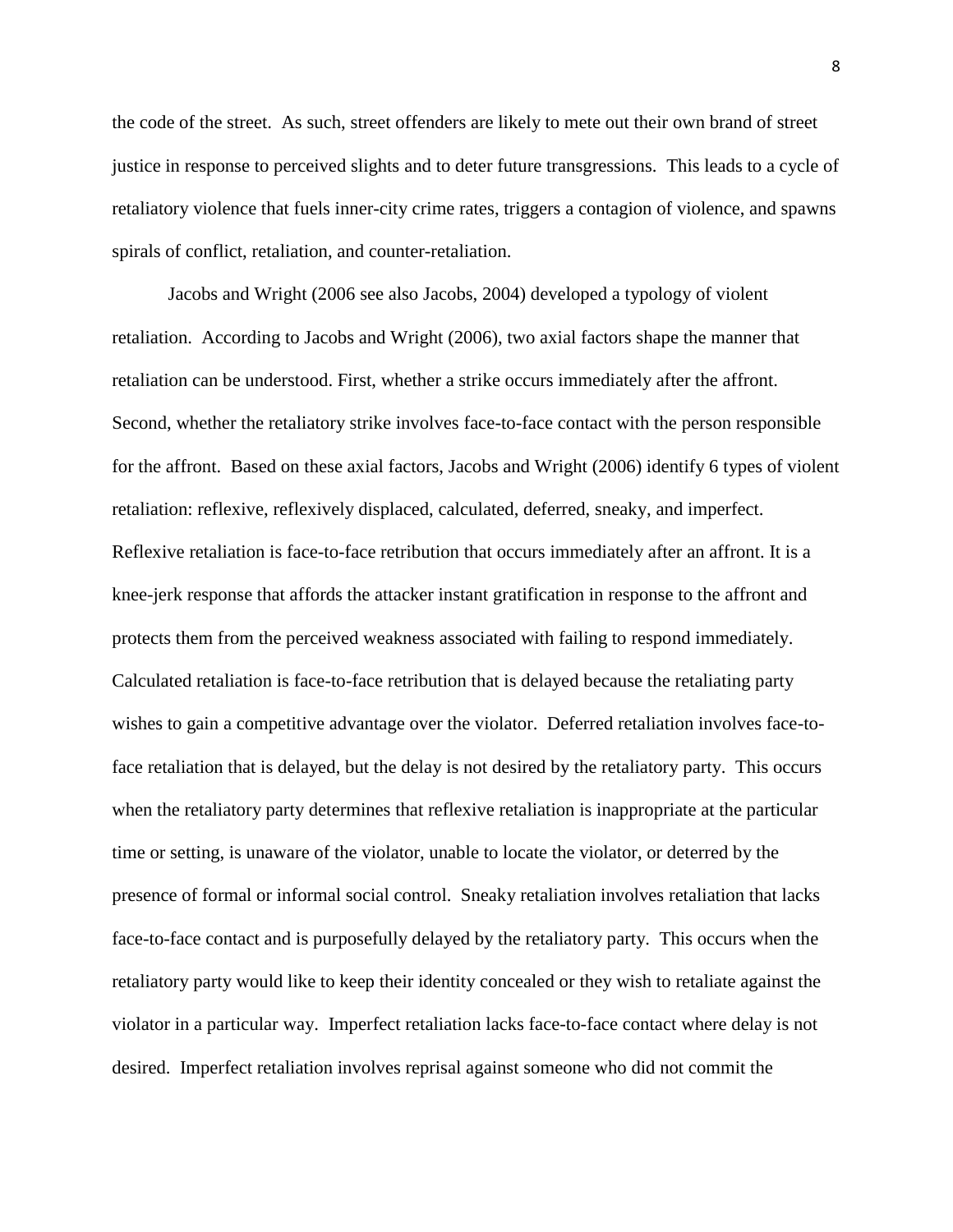violation. This occurs when the grievant is unable to identify or locate the violator. As a last resort, the retaliating party may punish someone affiliated the violator to send a message to him or her. If the grievant is unable to punish someone affiliated with the offender they may strike an unrelated bystander. This is usually done to relieve anger or recover items lost as a result of the previous affront.

Jacobs and Wright [\(2006\)](#page-21-5) note that imperfect retaliation has the most potential to spread the contagion of violence because such attacks provoke additional disputes with unrelated thirdparties. Jacobs and Wright identify three types of imperfect justice. Wholly imperfect retaliation targets individuals who have nothing to do with the instigating violation against the retaliatory party. Such strikes usually are not the preferred option of the grievant, but occur as a result of proximity, opportunity, or convenience. Wholly imperfect retaliation provides the grievant with the opportunity to vent frustration or retrieve lost assets; but does not deter against future aggression because neither the victim nor the bystanders will draw a connection between the instigating event and the retaliatory act. Relationally imperfect strikes involve victims who did not engage in the instigating violation, but who are blood relatives to the violator. These attacks are made to send a message to the violator or to pressure the violator to resurface. Marginally imperfect strikes involve attacks against individuals who the grievant perceives to be an accomplice in the instigating violation, but whose culpability is not definitive. This form of imperfect retaliation usually targets associates of the violator. The primary factor that distinguishes wholly imperfect strikes from marginally imperfect strikes is the perceived culpability of the target.

Jacobs and Wright [\(2010\)](#page-21-6) note that the nature of retaliation is influenced by bounded rationality. Bound rationality assumes that offenders engage in a decision-making process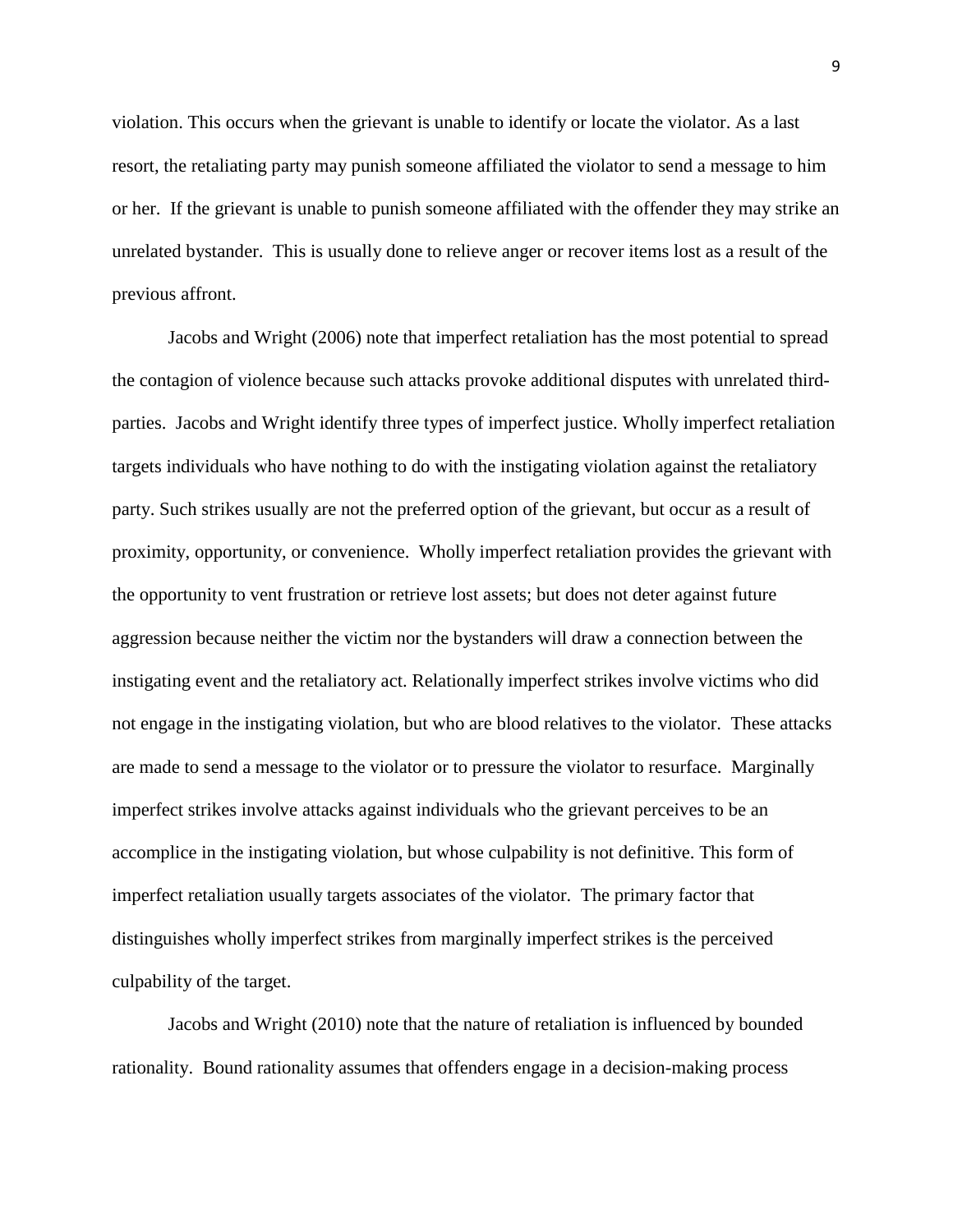whereby they contemplate certain aspects of a limit number of alternatives and ignore the rest. Jacobs and Wright [\(2010\)](#page-21-6) trace the origins of the concept to bound rationality to the work of Simon [\(1957\)](#page-22-6), who argued that because it is impossible for actors to engage contemplate all of the choices and outcomes of a particular act they engage in satisficing behavior that allows them to make adequate responses based on the information available to them. Jacobs and Wright [\(2010\)](#page-21-6) argue that there are three prominent bounds on rationality that mediate retaliatory decision making: anger, uncertainty, and time. These three factors lead to imperfection in the enactment of reprisals by causing asymmetries in strike intensity and target choice. Asymmetry in strike intensity occurs when the grievant responds excessively relative to the predisposing affront. Asymmetry in target choice occurs when retaliation is redirected and leads to imperfect justice. While anger is believed to lead to asymmetries in both strike intensity and target choice, uncertainty and time are said to lead to asymmetries in target choice only. Understanding bounded rationality is important because it leads to imperfect justice, which likely spawns more dispute-related violence in urban neighborhoods.

#### Cultural Processes that Influence Retaliatory Disputes

## *Anderson (1999) and the Code of the Street*

Importantly, all of the perspectives discussed above recognize that disputes occur in a larger socio-cultural context. The disputes examined in this proposal primarily involve urban males living in socially-disadvantaged neighborhoods. Anderson's [\(1999\)](#page-21-1) work on the code of the street informs understanding of the cultural dynamics that inform violent disputes.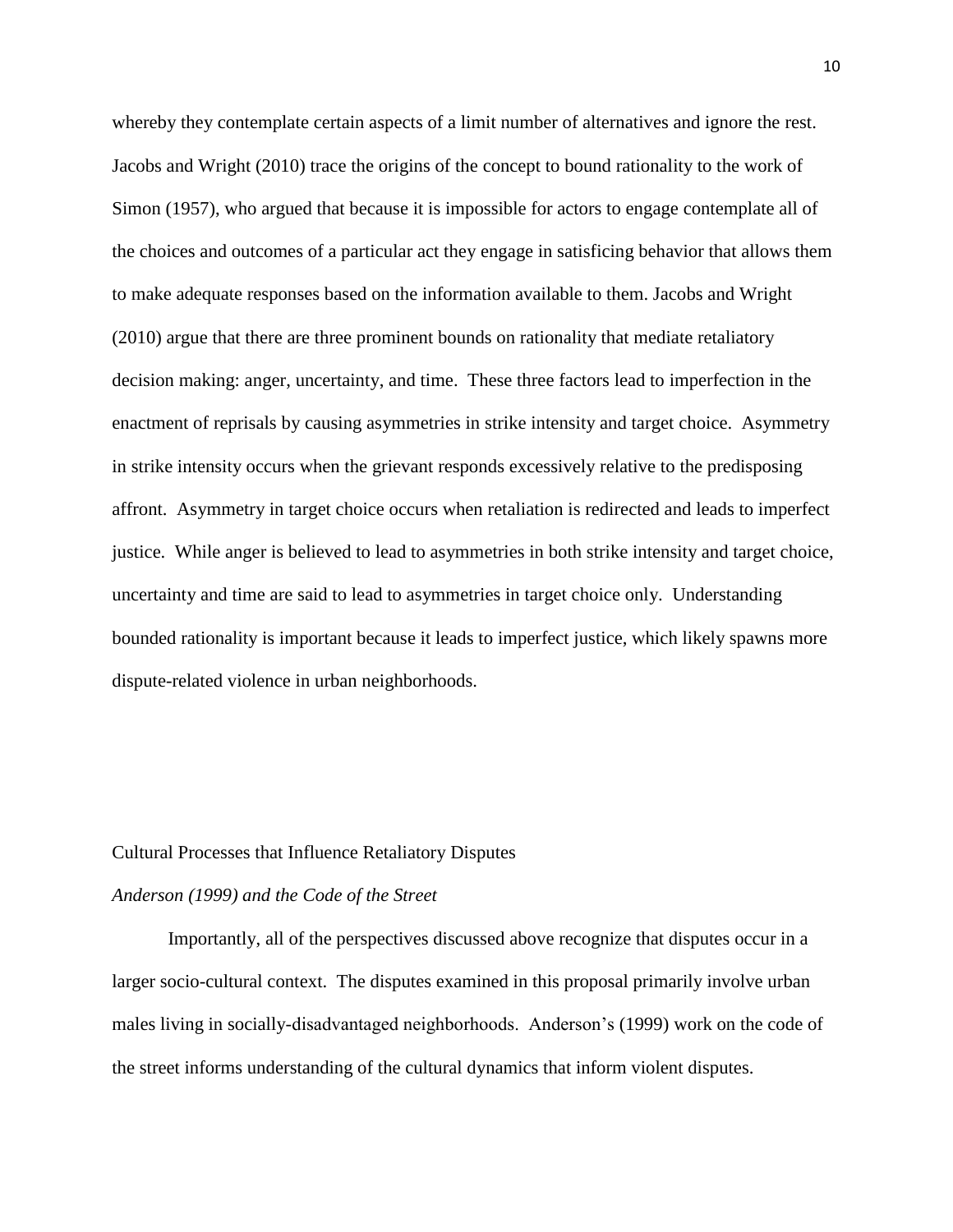Anderson [\(1999\)](#page-21-1) contends that socially-disadvantaged urban neighborhoods are regulated by a code of the street which establishes an informal set of rules that governs interpersonal behavior, particularly violence. At the heart of the code of the street is the issue of respect. According to the code of the street, respect is a valuable commodity that is difficult to attain, but easily lost. In the inner-city respect can be viewed as a type of social capital, and establishing respect on the streets is important because it decreases the likelihood that individuals will face life-threatening altercations; thereby reducing the chances that they will be disgraced in public. Because respect is so valuable, it must be constantly guarded, and the use of aggression and violence is often necessary to do so. Individuals who fail to use retaliatory violence when attacked or disrespected face the prospects of being viewed as weak or vulnerable. The code of the street is so pervasive in urban neighborhoods that even those who oppose the values of the code are proscribed by its dictates and understand the consequences for violating the code. Anderson contends that the roots of the code of the street are structural, and that the code of the street is as an adaptation to the harsh conditions of inner-city life, namely: "the lack of jobs that pay a living wage, limited basic public services…the stigma of race, the fallout from rampant drug use and drug trafficking, and the resulting alienation and absence of hope for the future." [\(p.](#page-21-1)  [32\)](#page-21-1)

Kubrin and Wietzer [\(2003\)](#page-22-7) identify two factors that account for the occurrence of dispute-related retaliatory violence in disadvantaged neighborhoods. First, residents in inner-city neighborhoods have few conventional avenues for gaining prestige and status. This creates conditions conducive to the development of alternative normative codes that legitimate the use of violence to preserve status. Second, alienation from law enforcement increases the likelihood that disputes will be handled informally.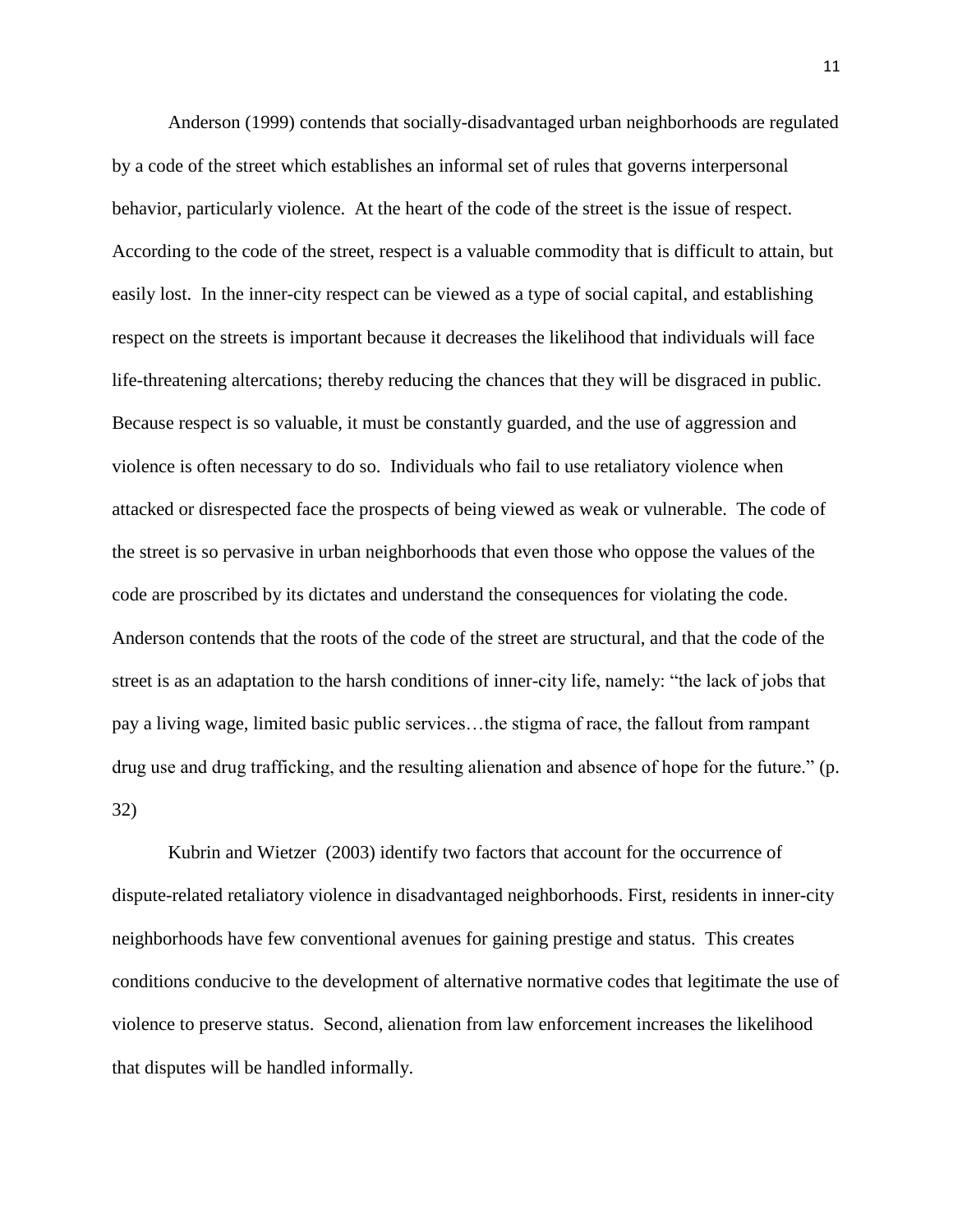As a cultural process operating in urban neighborhoods, the code of the street shapes the nature of violent disputes in several ways. First, the code establishes those acts that should be responded to with violence. Second, the code establishes those places and settings (i.e. staging areas) where the use of violence is most appropriate to establish respect and honor. Third, the code defines how inter- and intra-group dynamics influence retaliatory violence.

#### Assessing the State of Knowledge on Retaliatory Disputes

Taken together, the research discussed above has greatly enhanced our understanding of violent disputes. The event perspective provides us with a framework to understand the role that the offender, victim and context play in shaping retaliatory violence. The work of Luckenbill [\(1977\)](#page-22-5) and Wilkinson [\(2009\)](#page-23-0) helps us better understand the different stages in violent altercations, and the factors that influence which stages occur. Further, the work of Anderson [\(1999\)](#page-21-1) establishes the cultural context in which violent disputes emerge. Despite the progress made in research on violent disputes, important challenges remain. First, there is still much about the nature of disputes that is not understood. Second, more work is needed that links understanding of disputes to concrete intervention strategies that reduce dispute-related violence. Both of these challenges make it difficult to directly translate knowledge on dispute-related violence to effective violence reduction strategies.

Four important questions about the nature of dispute related violence that have direct implications for the development of effective dispute-related violence intervention strategies are discussed below. Linking extant research with intervention strategies is discussed in the next section.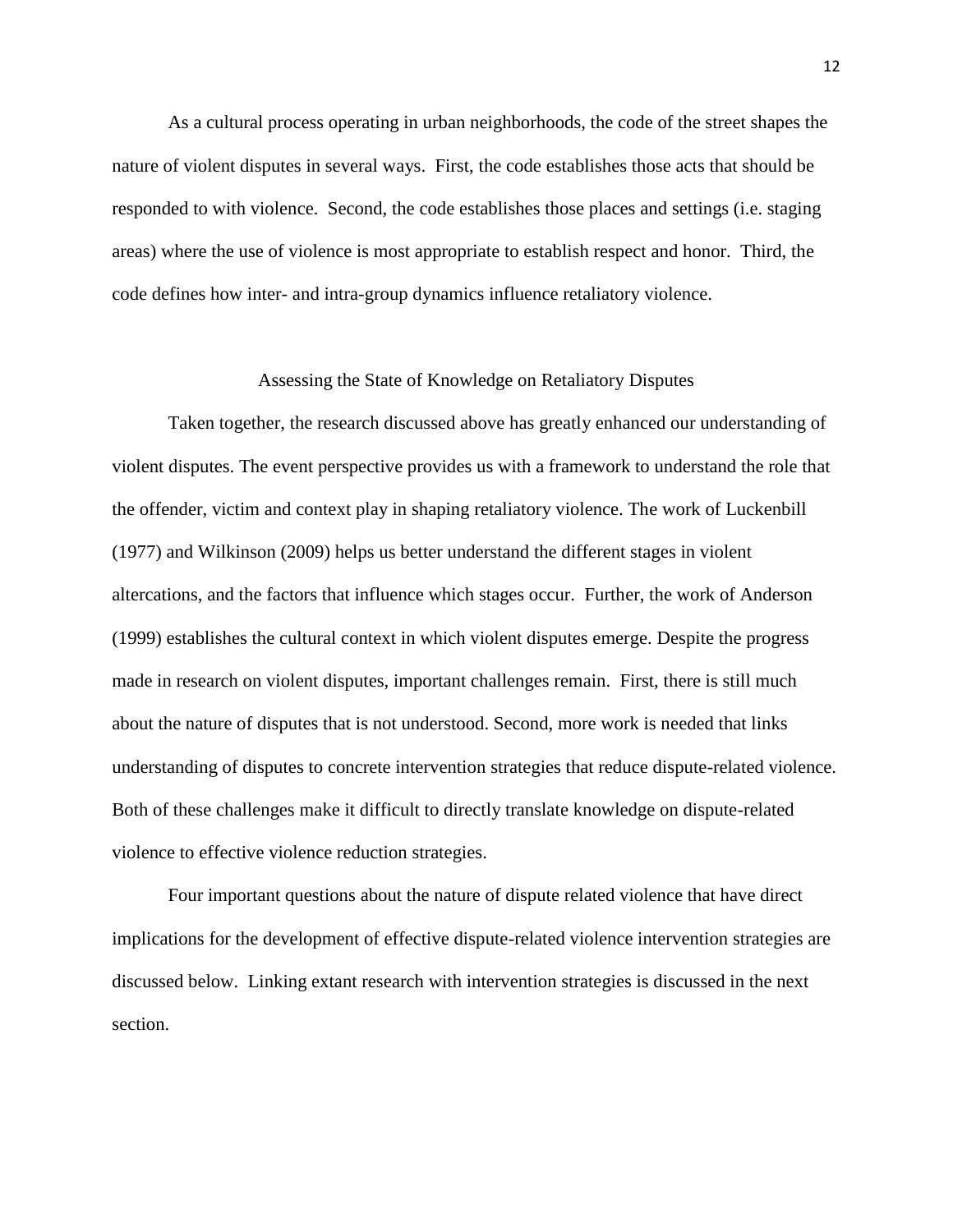#### 1. Are there different types of violent dispute?

Criminologists have a long history of developing typologies to enhance understanding of violence. Violent crime typically has been categorized as either expressive or instrumental. Expressive crimes represent acts of violence that occur as a result of anger or frustration generated in response to an event or series of events. Instrumental crimes are those committed for explicit material gain [\(Miethe & Regoeczi, 2004 see Block and Block, 1993;](#page-22-8)  [Felson, 1993; and Polk, 1994 for approaches that have questioned the utility of this](#page-22-8)  [taxonomy\)](#page-22-8). Meithe and Regoeczi [\(2004\)](#page-22-8) found support for the notion that expressive and instrumental crimes are fundamentally and qualitatively distinct; but also found that in the last two decades there has been an emerging context of drug- and gambling-related violence among inner-city youth that does not clearly fit either category.

These findings are important for understanding variation of violence in Rochester, NY. Klofas [\(2001\)](#page-22-9) found that homicides committed in Rochester in the year 2000 largely consisted of two types: drug rip-offs or dispute-related violence. Interestingly, many of these homicides didn't fit neatly into the expressive-instrumental taxonomy. For instance, 6 of the 17 dispute-related homicides that occurred in Rochester in 2000 were the result of longrunning disputes. 2 of the 17 dispute-related homicides were the result of a past rip-off or a past debt. Disputes such as these likely are motivated by both instrumental and expressive factors. 13 of the 18 rip-off homicides were the result of drug house robberies/assassinations. Although these homicides may seem instrumental on the surface, research has shown that both instrumental and expressive motives influence retaliatory drug violence (Jacques  $\&$ [Wright, 2011\)](#page-22-10). It is possible that the concentration of homicide in certain areas of Rochester is the result of disputes that don't clearly fit into the instrumental/expressive dichotomy.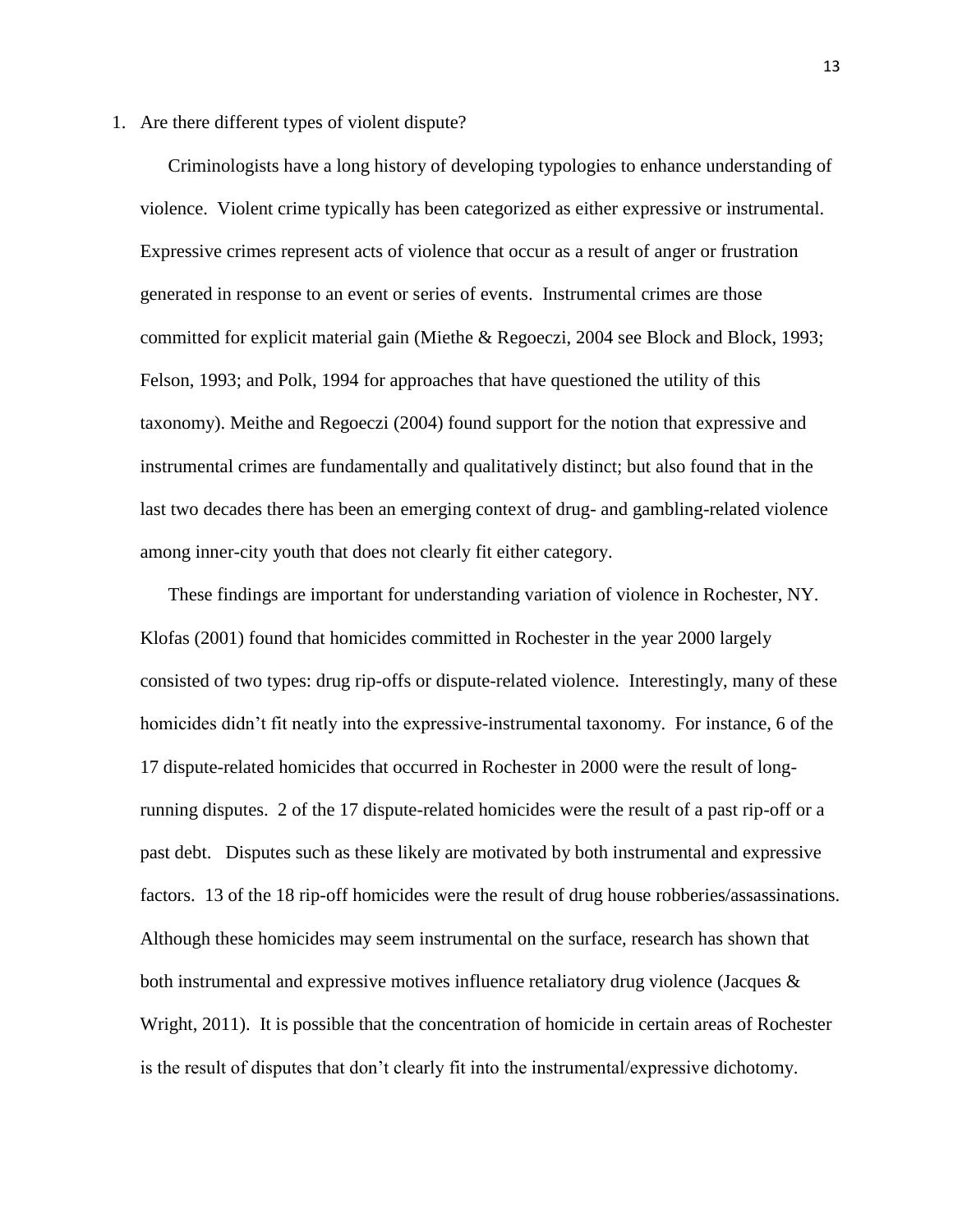Understanding differences across disputes will bring us a step closer to finding solutions to prevent them. Different types of disputes may require different types of interventions from authorities. Further, participants in certain types of disputes (i.e long-term gang disputes) may be more difficult to deter than participants in other types of disputes.

2. What factors determine if retaliatory violence occurs within disputes?

Contemporary criminologists recognize retaliation as a key motive for violent crime [\(Anderson,](#page-21-1) 1999; [Bruce. A. Jacobs, Topalli, & Wright, 2000;](#page-21-7) [Kubrin & Weitzer, 2003\)](#page-22-7). Until recently, however, the manner that offenders express retaliatory impulses has remained unspecified [\(Bruce. A. Jacobs, 2004\)](#page-21-8). Kubrin and Weitzer [\(2003\)](#page-22-7) note that neighborhood disadvantage increases the likelihood of retaliatory homicide. This may be due to the fact that social control is weak in such areas, and disputants are of low status or engaged in activities that are not legally enforceable [\(Black, 1983\)](#page-21-9). Wilkinson's (2009) research has documented retaliation planning as an important stage of disputes (Wilkinson, 2009), but Jacobs (2004) notes that situational factors influence when and how retaliatory events unfold. Jacobs and Wright (2006) note that there are different types of retaliation, and that the rationality of the grievant is often bounded by anger, uncertainty, and time pressures (Jacobs & Wright, 2010).

Progress has been made on understanding retaliation, but we still don't understand why retaliation occurs in some disputes but not others. Researchers have noted importance of background factors and situational factors (Kubrin and Weitzer, 2003; Jacobs and Wright, 2006, 2010), but the role of individual factors, group dynamics, and other factors have not been specified. Specification of the factors that distinguish retaliatory disputes from non-retaliatory disputes will enhance the development of effective violence reduction strategies.

3. How long do violent disputes last and what causes them to end?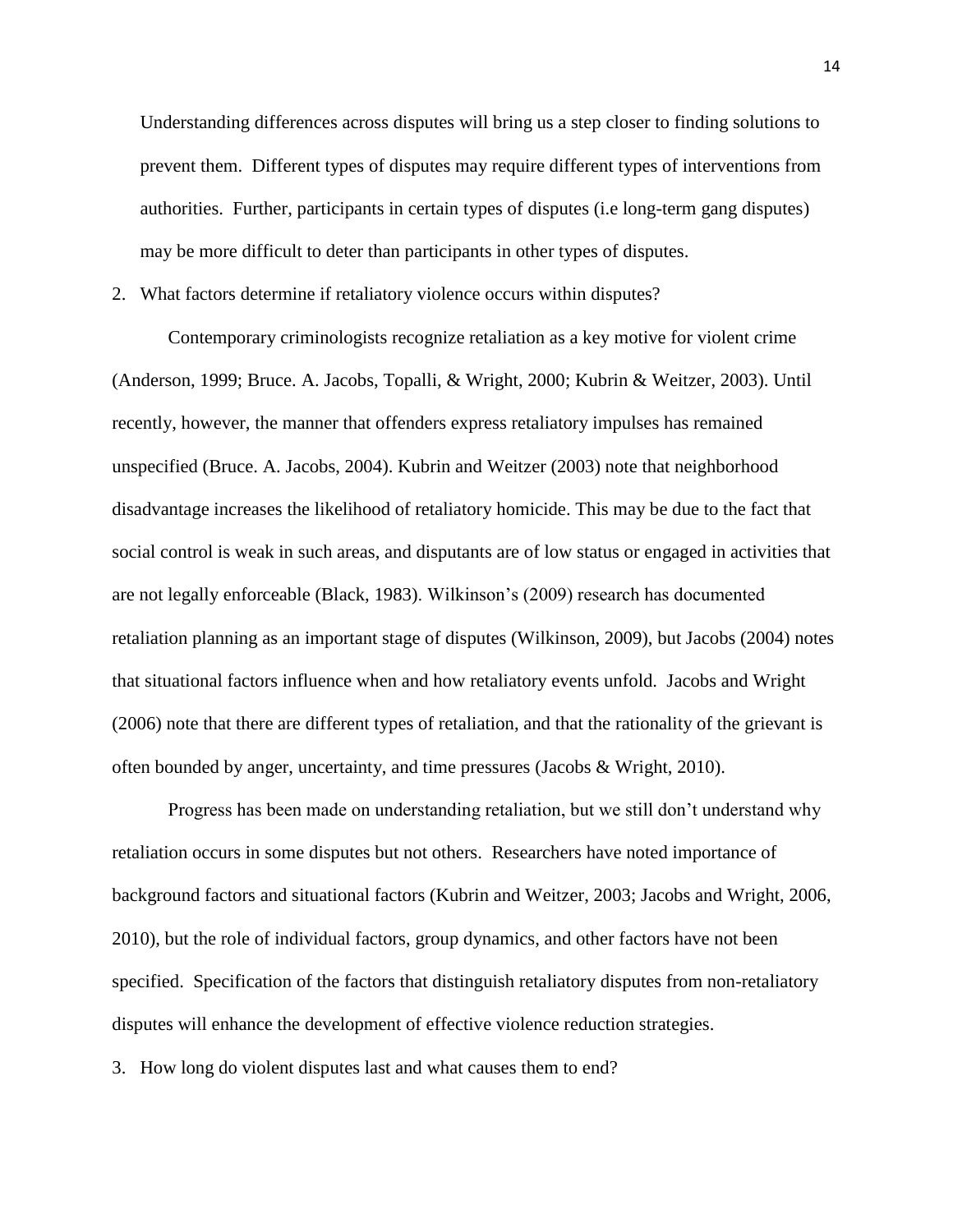The research discussed above has identified the stages that violent acts progress through, but says little about how long disputes last and when they end. Luckenbill (1977) notes that death or serious injury can end a dispute, but it should also be noted that the death or serious injury of a dispute participant may also exacerbate tensions and lead to further violence (Jacobs, 2004). Additionally, Wilkinson (2009) notes that after a violent act is committed, disputants will often retreat and plan for retaliation and, as noted above, situational factors influence how and when retaliatory violence is carried out (Jacobs, 2004). What is not yet known is why some disputes terminate after the initial conflict while others do not. Further, criminological research has not explicated why some disputes remain dormant over long periods of time while others lead to continuous reflexive retaliation. In essence, we know very little about the life course of disputes. Understanding these issues is important for developing appropriate violence reduction strategies that seek to reduce disrupt disputerelated violence.

### 4. What distinguishes disputes that become lethal?

Much of the interest in retaliatory violence stems from the fact that a disproportionate amount of lethal violence occurs in socially disadvantaged urban areas. Yet, we know relatively little about the factors that distinguish lethal and non-lethal disputes. Criminologists disagree on the importance of criminal intent in determining the lethality of violent assaults. Some contend that criminal intent is an important factor to consider [\(R. B.](#page-21-10)  [Felson & Messner, 1996;](#page-21-10) [Kleck, 1997\)](#page-22-11), while others contend that death occurs as a result of weapon lethality [\(Zimring, 1972\)](#page-23-5), situational factors [\(Weaver et al., 2004\)](#page-23-6), or unintended circumstances [\(R. Block, 1977\)](#page-21-11). Identifying the factors that influence the likelihood that a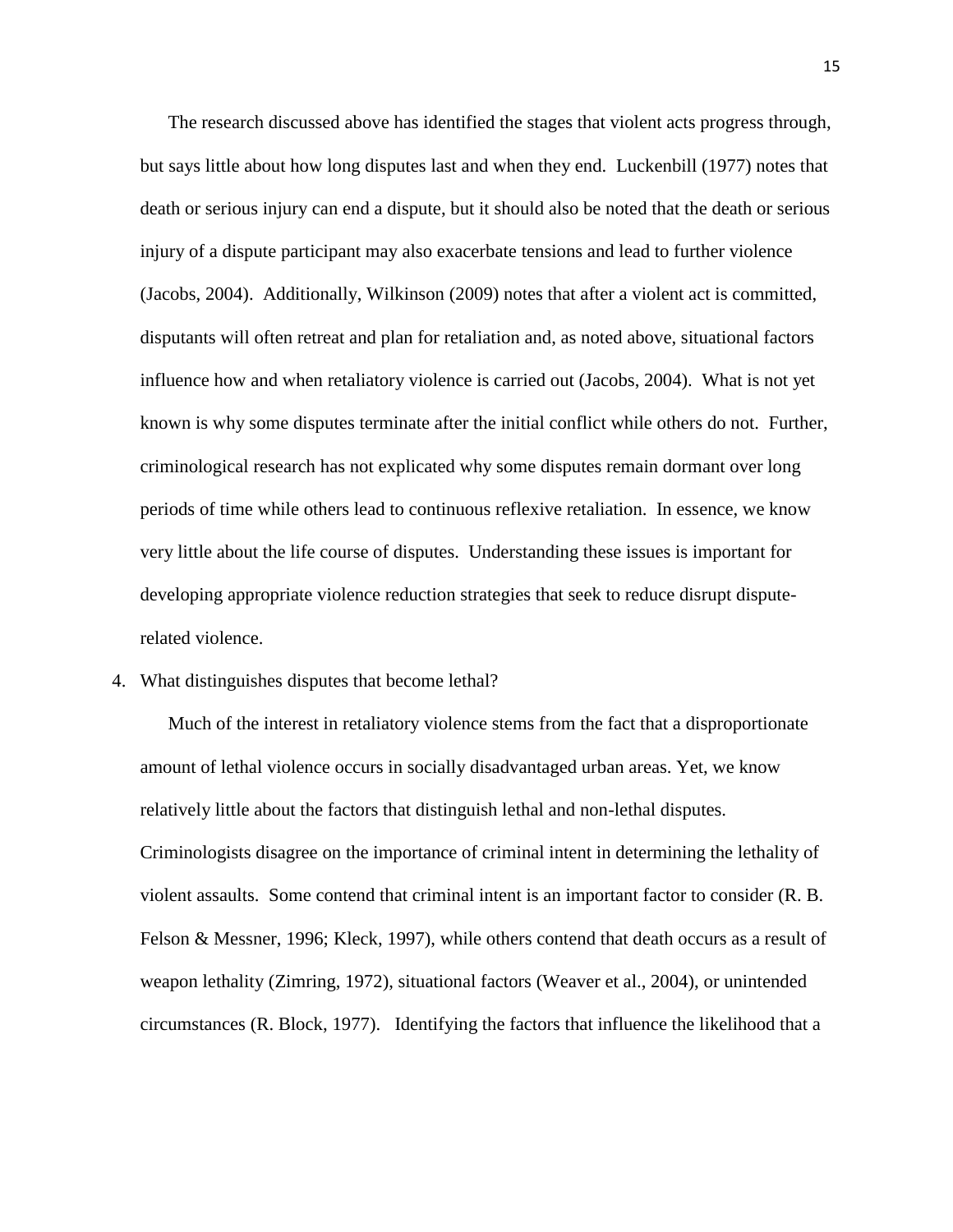dispute becomes deadly can help prioritize which disputes should be prioritized during intervention.

## Linking Criminological Knowledge to Violence Reduction Strategies

One major challenge faced by participants in collaborative violence reduction initiatives is deriving concrete violence-reduction strategies from the extant criminological literature. This problem manifests in two ways: First, criminologists often utilize self-report and victimization data to identify correlates of crime that cannot be easily identified using police data. This makes translating research findings to straight-forward policy recommendations difficult. As such, much of the existing research has little practical value for law enforcement. It is necessary to identify ways that official data—which is easily accessible to law enforcement—can be utilized to enhance to the development of actionable violence-reduction strategies. Second, policy recommendations from criminological research often focus on background factors—such as poverty and family makeup—that require long-term solutions that cannot be addressed by law enforcement. While consideration of poverty and other factors is important, it is imperative to derive policy implications from criminological research that can provide near-term solutions to crime and that can be implemented by law enforcement.

Researchers have noted the utility of examining police reports to understand the stages of violent events (Luckenbill, 1977; Meithe and Meier, 1994). Research assessing crime reports and FBI Supplemental Homicide Reports has proven useful, but examination of crime reports *in isolation* may provide an incomplete picture of disputes. Fortunately, modern police departments collect a plethora of crime data that can enhance our understanding of violent disputes. The Rochester Police Department collects data generated from field information forms,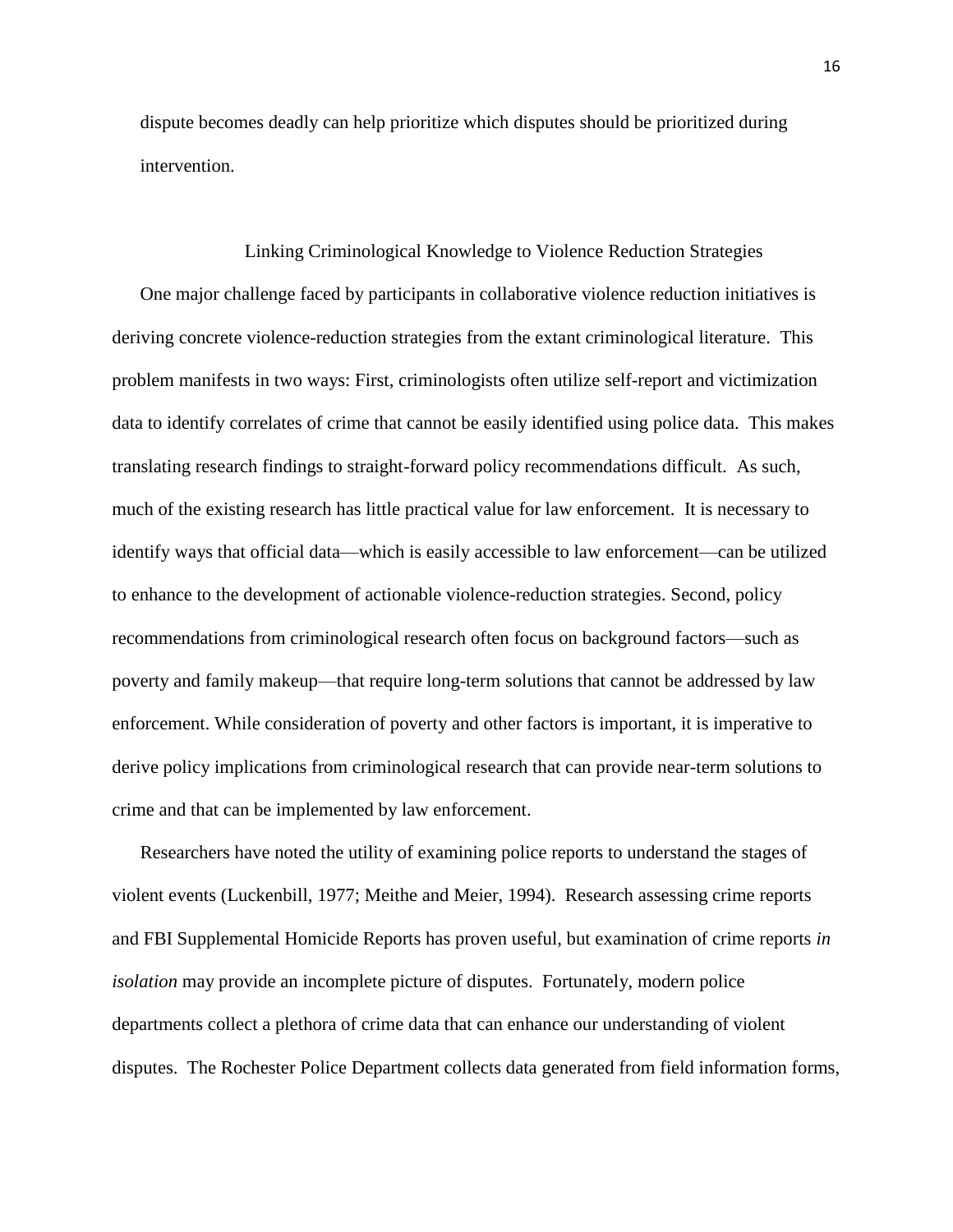investigative action reports, crime bulletins, calls for service, shot spotter, and street intelligence. This data is collected and analyzed at the Monroe Crime Analysis Center. By combining this data into one database and examining this data over time, we can enhance understanding of urban dispute-related violence.

One question that might emerge is what are the important characteristics of disputerelated violence that have been identified in the criminological research and that can be measured using police data? Several characteristics are identified here. First, dispute-related violence occurs in stages. Thus, it is possible to intervene in disputes to prevent escalation or retaliation. Police data can be used to track the most serious violent incidents in retaliatory disputes and necessary steps can be taken to head off retaliation. Second, individual risk factors increase the likelihood that actors will engage in violent disputes. Therefore any risk assessment tool must take individual violence propensity into consideration. Important individual risk factors for consideration include, but are not limited to, previous violent history, previous weapon history, gang membership, reputation for street violence or being "wild or crazy." Third, place characteristics influence the emergence and outcomes of violent disputes. Violent street crime disproportionately occurs in hotspots with low levels of public control. These hotspots become staging areas where dispute-related violence is carried out. Fourth, certain situations—such as gambling, underage drinking, and drug sales—that occur in uncontrolled environments are likely to foster the emergence, re-ignition, or escalation of a dispute. Targeting locations where these activities occur can potentially prevent the emergence of new disputes and reduce the likelihood that retaliatory violence occurs. In consideration of these facts, several law enforcement practices can be utilized to reduce dispute-related violence. These practices are briefly discussed below. Extensive detail about the strategies discussed below can be found at crimesolutions.gov.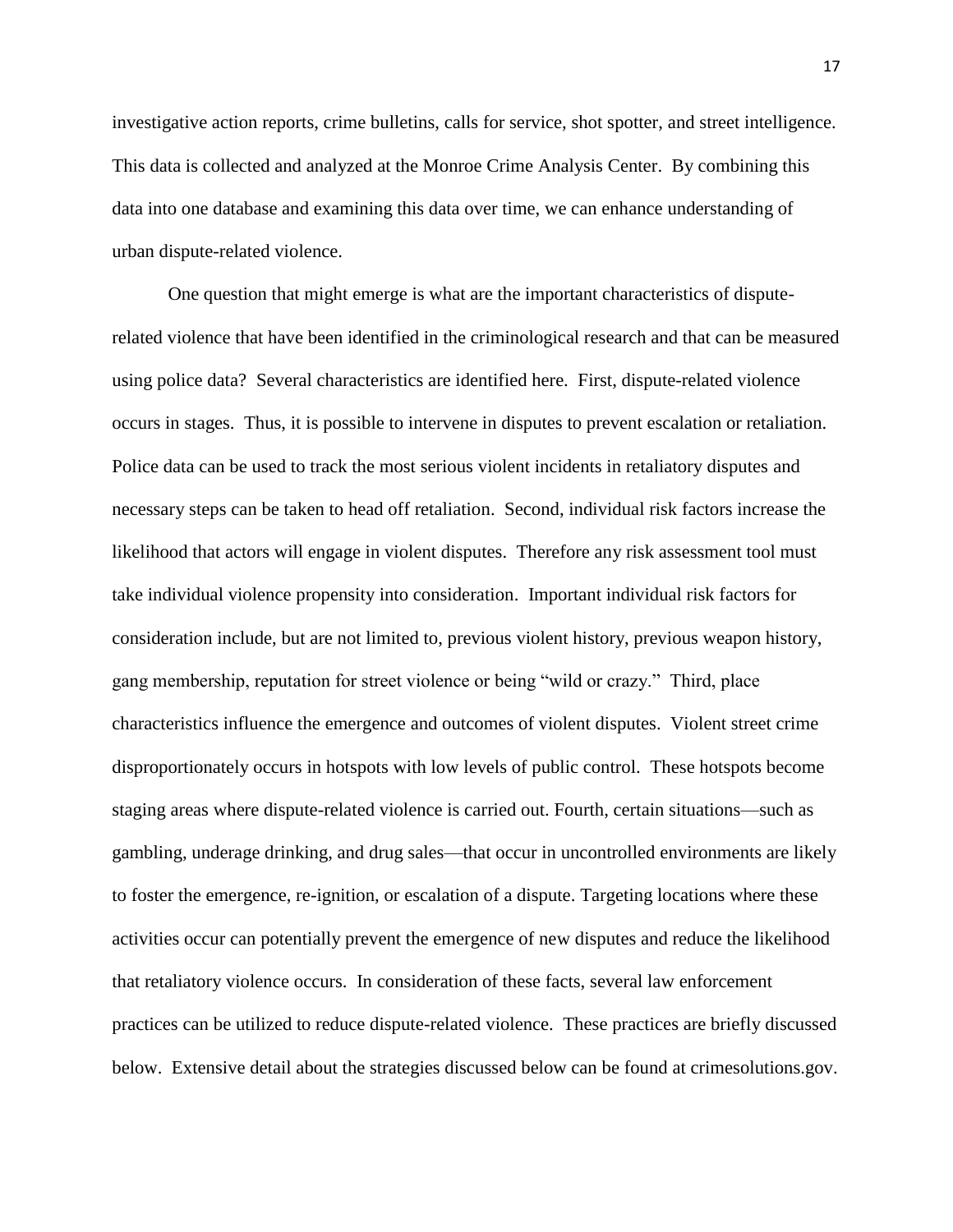# *Offender Notification Meetings*

Offender notification meetings can be utilized to target high-risk offenders believed to be engaged in a violent dispute. Offender notification meetings involve identification of potential disputants based on their criminal records and other police intelligence. The intervention involves relaying deterrence based-messages to the disputants and offering the provision of social services. This approach was developed as a significant component of the crime reduction effort in Boston and has been implemented by David Kennedy in a variety of cities. [\(McDevitt,](#page-22-12)  [Decker, Kroovand Hipple, & McGarrell, 2006\)](#page-22-12). Although this approach has often involved targeting probationers and parolees in general, it can be modified for the purposes of this project to target particular suspects of a violent dispute.

#### *Chronic Offender Lists*

If law enforcement is unable to identify suspects in a particular case, but have reason to believe that a violent dispute is occurring (i.e. through intelligence or a rapid increase in violence in a particular area); chronic offender lists may help identify potential suspects. This chronic violent offender strategy emphasizes the identification of individuals who are engaged in gun violence without specific reference to an individual case. The aim is to identify those individuals who have demonstrated continued involvement in gun crimes and thus represent a considerable danger to the community. This approach may be useful for identifying potential disputants because research has established that a small proportion of violent actors are responsible for a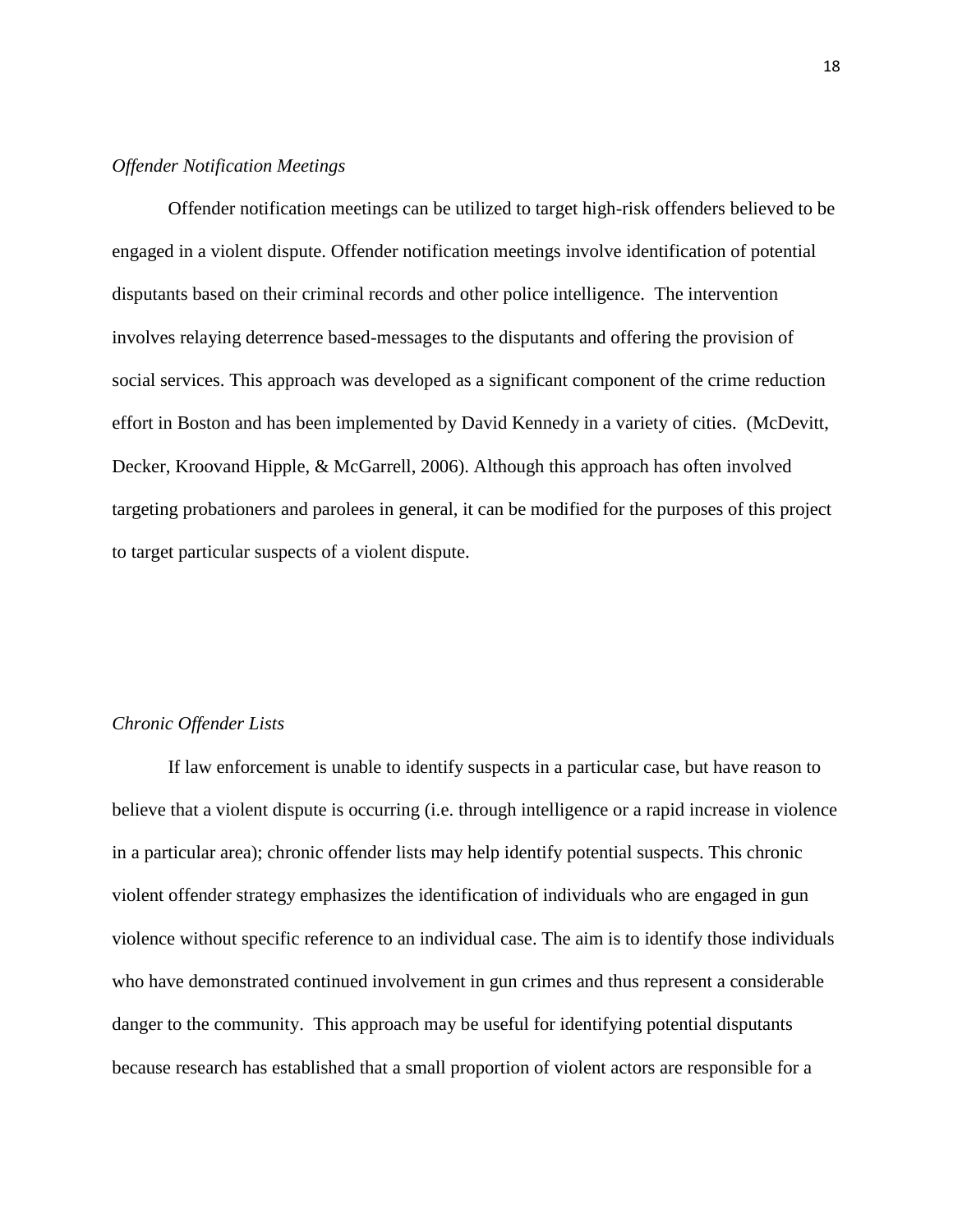disproportionate number of violent crimes. Thus, data analysis can be used to identify individuals who share these characteristics. Law enforcement intelligence concerning these individuals can then be used to refine the list and determine enforcement strategies and priorities [\(Bynum & Decker, 2006\)](#page-21-12).

# *Street Outreach*

Street outreach is an appropriate alternative when the disputants have been identified but are uncooperative with law enforcement. In such instances, law enforcement can notify street outreach workers of the dispute, and the outreach workers can target the disputants for counseling, conflict mediation, and provision of social services. Street outreach workers also serve as "violence interrupters," counseling friends and relatives of recent shooting victims in hopes of breaking the cycle of violence. Evaluation of this approach in Chicago has indicated that it shows promise and may be replicable in other jurisdictions [\(Skogan, Hartnett, Bump, &](#page-23-7)  [Dubois, 2009\)](#page-23-7).

# *Crime Incident Reviews*

Crime incident reviews provide a way of sharing detailed information about specific types of crime, most often homicide, in the local criminal justice system and using that information to develop strategic approaches to reduce crime. During incident reviews, representatives from across the criminal justice system assemble to discuss the details of a particular incident. Front line staff with street-level knowledge provide pertinent details about the case and researchers analyze the information and identify patterns and other issues that may assist in the development of strategic responses to the problem [\(Klofas & Kroovand Hipple,](#page-22-13)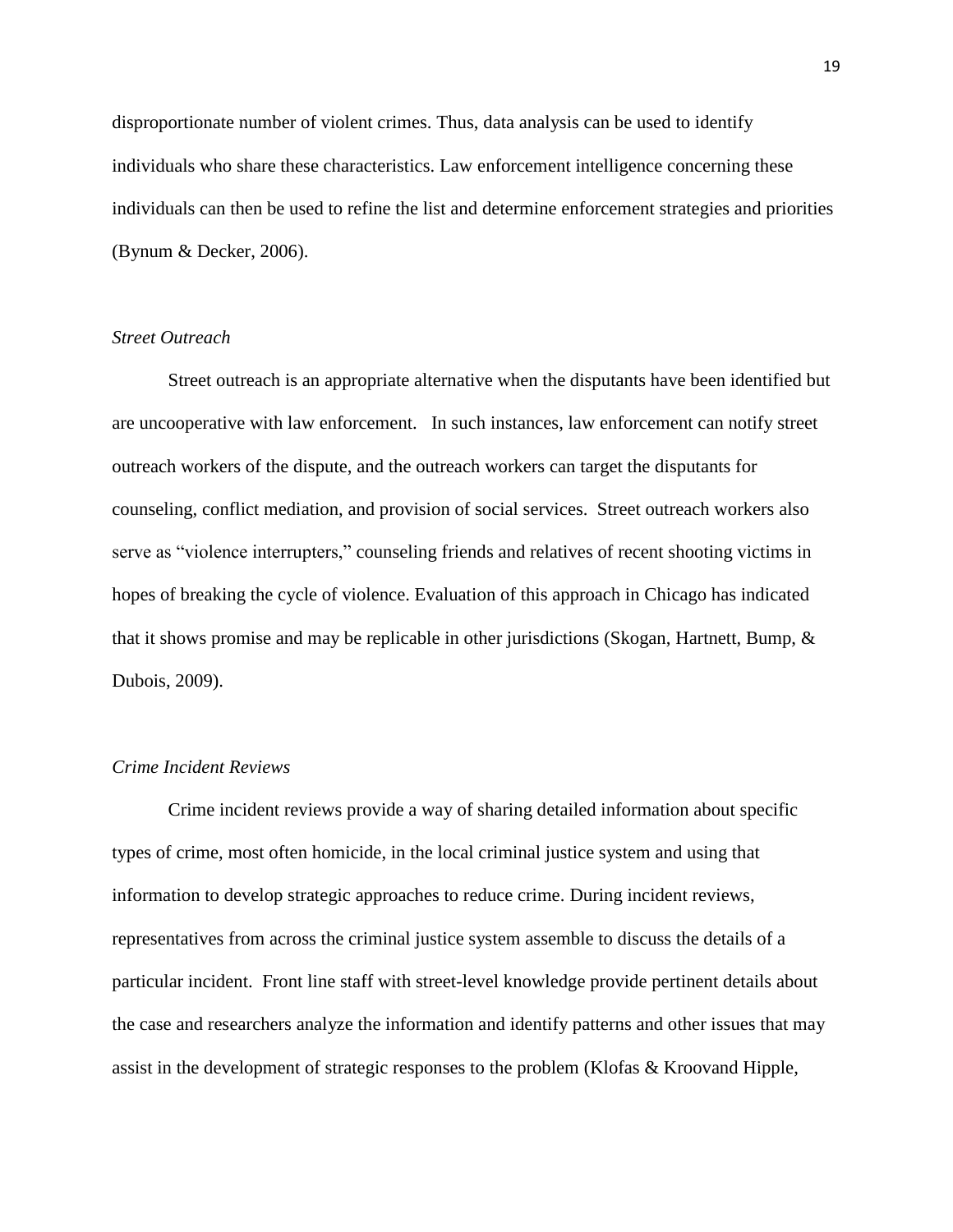[2006\)](#page-22-13). When applied to dispute related violence, crime incident reviews can be used to track known disputes and assess the success or failure of particular violence reduction strategies.

# *Operation Night Light*

Programs such as Operation Night Light may prove useful when law enforcement intelligence indicates that a particular suspect is involved in a violent retaliatory dispute and poses an immediate risk to public safety. Operation Night Light pairs probation officers with police officers to make surprise visits to the homes, schools, and worksites of high-risk youth probationers during the non-traditional hours of 7 p.m. to midnight in order enforce the terms of probation. The teams also stop at various parks and street corners where youth congregate to see if any probationers are present. It becomes evident to youth that the probation and police officers are working together and are interested in probationer's activities and whereabouts. The program focuses on high-risk offenders, the relatively small percentage of probationers who pose a threat to public safety. This partnership provides benefits for both agencies, including enhanced search and supervision powers. The probation officers are permitted secure home visits which enhance credibility of probation and its enforcement. Benefits for the police include an additional tool to address serious crime problems and an additional means of affecting hot spots for serious crime, including gang violence. This program began in Boston and has been widely adopted elsewhere. Importantly, the program can be expanded to include high-risk adult probationers, as well as parolees.

*Gun Prosecution Case Screening*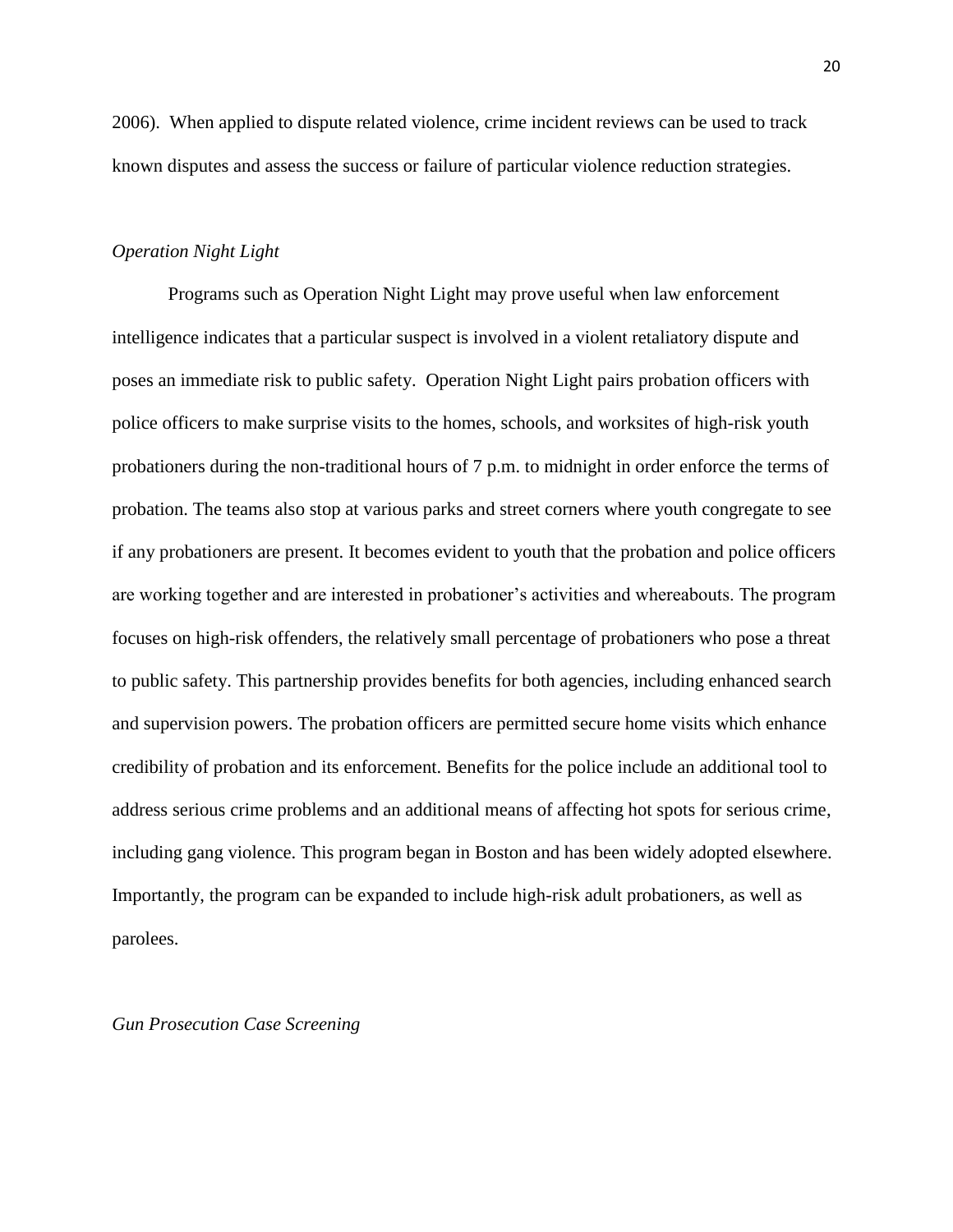The goals of the gun prosecution case screening process are to incapacitate violent gun crime offenders and to communicate a deterrent message to potential offenders through increased certainty and severity of punishment for gun crimes. Gun prosecution case screening is a vehicle for finding the best venue for prosecution (i.e., federal or local court) in order to increase the certainty of sanctions for gun crimes and to remove the most serious gun crime offenders from the community (Decker and McDevitt, 2006).

# *Deployment Based Interventions-Hot Spot Policing*

Hot spot policing involves temporary deployment of police for preventive patrol based on crime analysis identifying geographical and temporal locations of crime. Hot spot policing has been widely used across the country and generally begins with identifying those areas where crime clusters. After hot spots are identified, law enforcement can employ several different approaches, including increasing presence in problem areas, focusing on suspicious behavior, employing aggressive traffic enforcement, and utilizing stop-and-search approaches. This approach will be useful for reducing dispute-related violence in instances where data analysis indicates an uptick in violence at a particular location, and law enforcement intelligence suggests a dispute. Hotspots associated with the dispute can be targeted to intercept potential retaliatory violence and send a message of deterrence.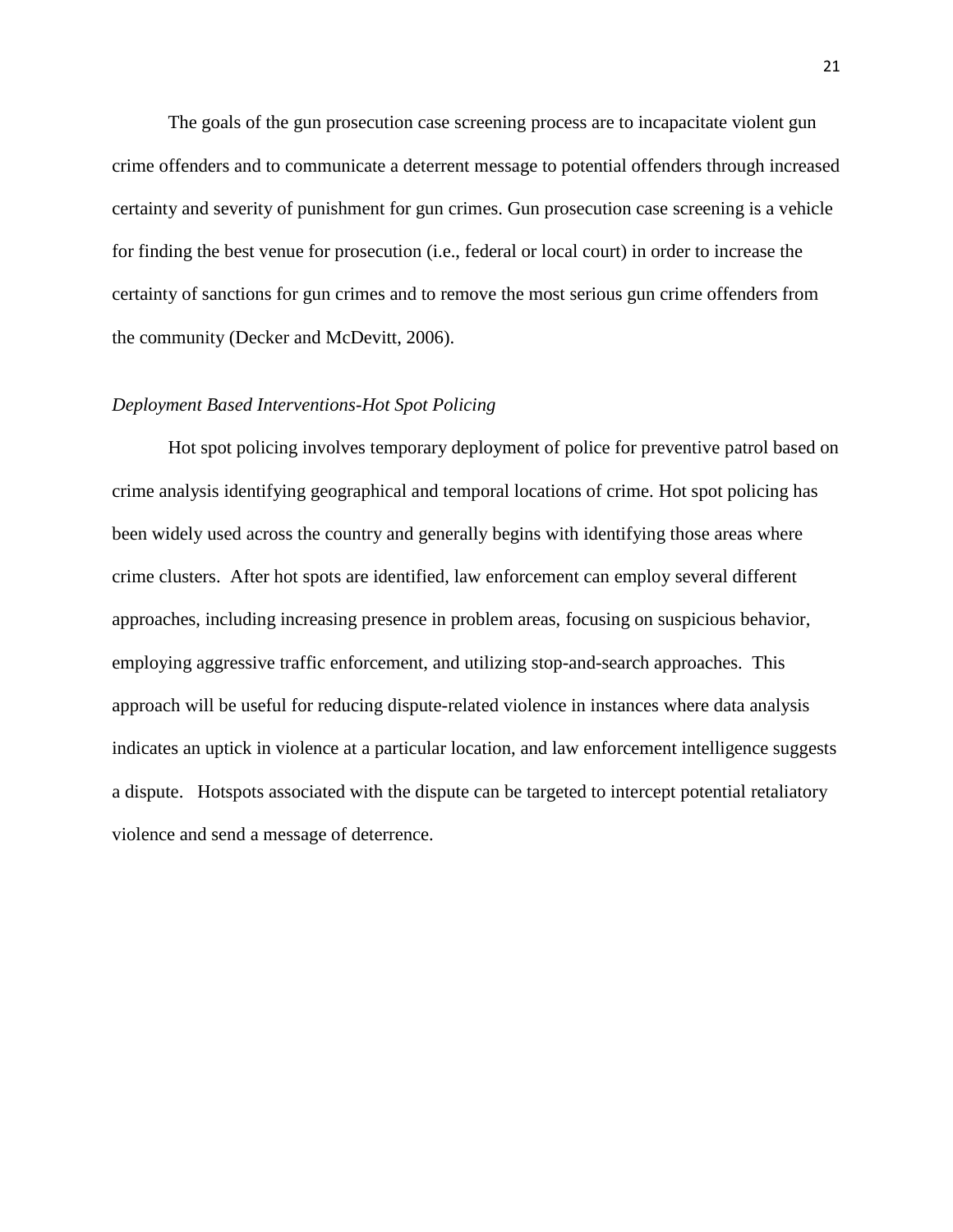#### References

- <span id="page-21-1"></span>Anderson, E. (1999). *The Code of the Street: Democracy, Violence, and the Moral Life of the Inner City*. New York: W.W. Norton and Company.
- <span id="page-21-9"></span>Black, D. (1983). Crime as Social-Control. *American Sociological Review, 48*(1), 34-45. doi: Doi 10.2307/2095143
- Block, C. R., & Block, R. L. (1993). *Street gang crime in Chicago*. Washington D.C.
- <span id="page-21-11"></span>Block, R. (1977). *Violent Crime*. Lexington, Mass: D.C. Heath.
- <span id="page-21-2"></span>Braga, A. A., Papachristos, A. V., & Hureau, D. M. (2010). The Concentration and Stability of Gun Violence at Micro Places in Boston, 1980-2008. *Journal of Quantitative Criminology, 26*(1), 33-53. doi: DOI 10.1007/s10940-009-9082-x
- <span id="page-21-12"></span>Bynum, T., & Decker, S. (2006). *Chronic Violent Offenders Lists: Case Study 4.* Washington D.C.: Retrieved from [http://www.psn.gov/pubs/pdf/psn\\_casestudy4.pdf.](http://www.psn.gov/pubs/pdf/psn_casestudy4.pdf)
- <span id="page-21-4"></span>Fagan, J., & Wilkinson, D. L. (1998). Guns, youth violence, and social identity in inner cities. In M. H. Moore & M. Tonry (Eds.), *Crime and Justice: A Review of Research* (Vol. 24, pp. 105-187). Chicago: University of Chicago Press.
- Felson, R. B. (1993). Predatory and dispute-related violence: A social interactionist approach. . *Advances in Criminological Theory, 5*, 189-235.
- <span id="page-21-10"></span>Felson, R. B., & Messner, S. F. (1996). To kill or not to kill? Lethal outcomes in injurious attacks. *Criminology, 34*(4), 519-545.
- <span id="page-21-3"></span>Goffman, E. (1963). *Behavior in public places: Notes on the social organization of gatherings.* Glencoe: Free Press.
- <span id="page-21-0"></span>Gottfredson, M., & Hirschi, T. (1993). *A general theory of crime*. Stanford, CA: Stanford University Press.
- <span id="page-21-8"></span>Jacobs, B. A. (2004). A typology of street criminal retaliation. *Journal of Research in Crime and Delinquency, 41*(3), 295-323. doi: Doi 10.1177/0022427803262058
- <span id="page-21-7"></span>Jacobs, B. A., Topalli, V., & Wright, R. (2000). Managing retaliation: Drug robbery and informal sanction threats. *Criminology, 38*(1), 171-197. doi: DOI 10.1111/j.1745- 9125.2000.tb00887.x
- <span id="page-21-5"></span>Jacobs, B. A., & Wright, R. (2006). *Street Justice: Retaliation in the Criminal Underworld*. Cambridge, UK: Cambridge University Press.
- <span id="page-21-6"></span>Jacobs, B. A., & Wright, R. (2010). Bounded Rationality, Retaliation, and the Spread of Urban Violence. *Journal of Interpersonal Violence, 25*(10), 1739-1766. doi: Doi 10.1177/0886260509354502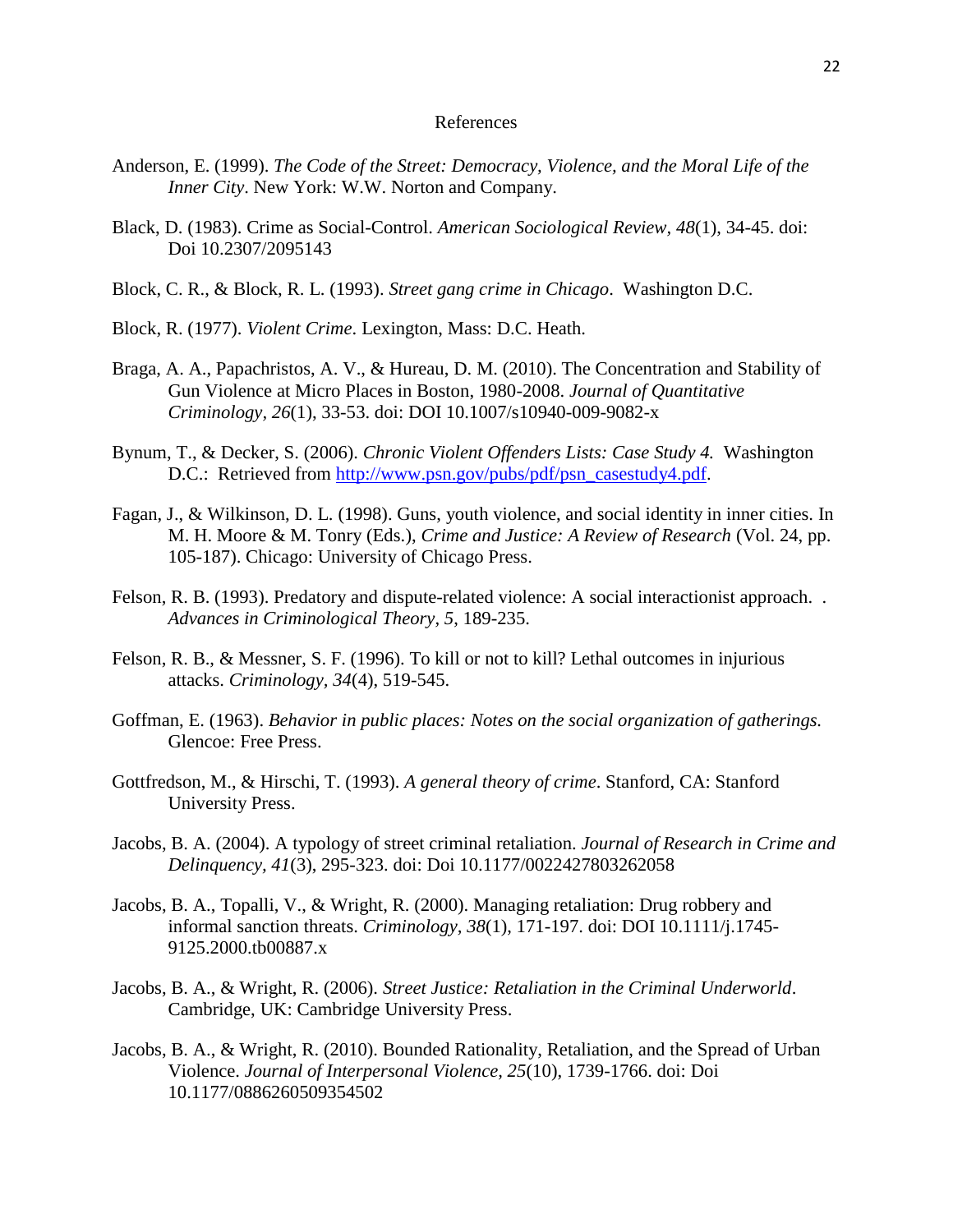- <span id="page-22-10"></span>Jacques, S., & Wright, R. (2011). Informal control and illicit drug trade. *Criminology, 49*(3), 129-165.
- <span id="page-22-11"></span>Kleck, G. (1997). *Targeting Guns: Firearms and Their Control*. New York: Walter de Gruyter, Inc.
- <span id="page-22-9"></span>Klofas, J. (2001). *Three kinds of murder*. Center for Public Safety Initiatives Web Page. Retrieved from<http://www.rit.edu/cla/cpsi/WorkingPapers/2001/2001-04.pdf>
- <span id="page-22-13"></span>Klofas, J., & Kroovand Hipple, N. (2006). *Crime Incident Reviews: Case Study 3.* Washington D.C.: US Department of Justice Retrieved from [http://www.psn.gov/pubs/pdf/psn\\_casestudy3.pdf.](http://www.psn.gov/pubs/pdf/psn_casestudy3.pdf)
- <span id="page-22-7"></span>Kubrin, C. E., & Weitzer, R. (2003). Retaliatory homicide: Concentrated disadvantage and neighborhood culture. *Social Problems, 50*(2), 157-180. doi: DOI 10.1525/sp.2003.50.2.157
- <span id="page-22-5"></span>Luckenbill, D. F. (1977). Criminal Homicide as a Situational Transaction. *Social Problems, 25*(2), 176-186.
- <span id="page-22-12"></span>McDevitt, J., Decker, S., Kroovand Hipple, N., & McGarrell, E. (2006). *Offender Notification Meetings: Case Study 2*. Washington D.C.: Retrieved from US Dept. of Justice. [http://www.psn.gov/pubs/pdf/psn\\_casestudy3.pdf.](http://www.psn.gov/pubs/pdf/psn_casestudy3.pdf)
- <span id="page-22-0"></span>Meier, R. F., Kennedy, L. W., & Sacco, V. F. (2001). Crime and the criminal event perspective. In R. F. Meier, L. W. Kennedy & V. F. Sacco (Eds.), *The process and structure of crime* (Vol. 9, pp. 1-28). New Brunswick: Transaction Publishers.
- <span id="page-22-3"></span>Meier, R. F., & Meithe, T. D. (1993). Understanding Theories of Criminal Victimization. In M. Tonry (Ed.), *Crime and Justice* (Vol. 17, pp. 459-499). Chicago: University of Chicago Press.
- <span id="page-22-2"></span>Miethe, T. D., & Meier, R. F. (1994). *Crime and Its Social Context*. Albany, NY: State University of New York Press.
- <span id="page-22-8"></span>Miethe, T. D., & Regoeczi, W. C. (2004). *Rethinking homicide: exploring the structure and process underlying deadly situations.* Cambridge: Cambridge University Press.
- Polk, K. (1994). *When Men Kill: Scenarios of Masculine Violence*. New York: Cambridge University Press.
- <span id="page-22-4"></span>Sherman, L. W., Gartner, P. R., & Buerger, M. E. (1989). Hot Spots of Predatory Crime: Routine Activities and the Criminology of Place. *Criminology, 27*(1), 27-55.
- <span id="page-22-1"></span>Short, J. F. (1997). *Poverty, Ethnicity, and Violent Crime*. Boulder: Westview Press.

<span id="page-22-6"></span>Simon, H. A. (1957). *Models of man: Social and rational*. New York: Wiley.